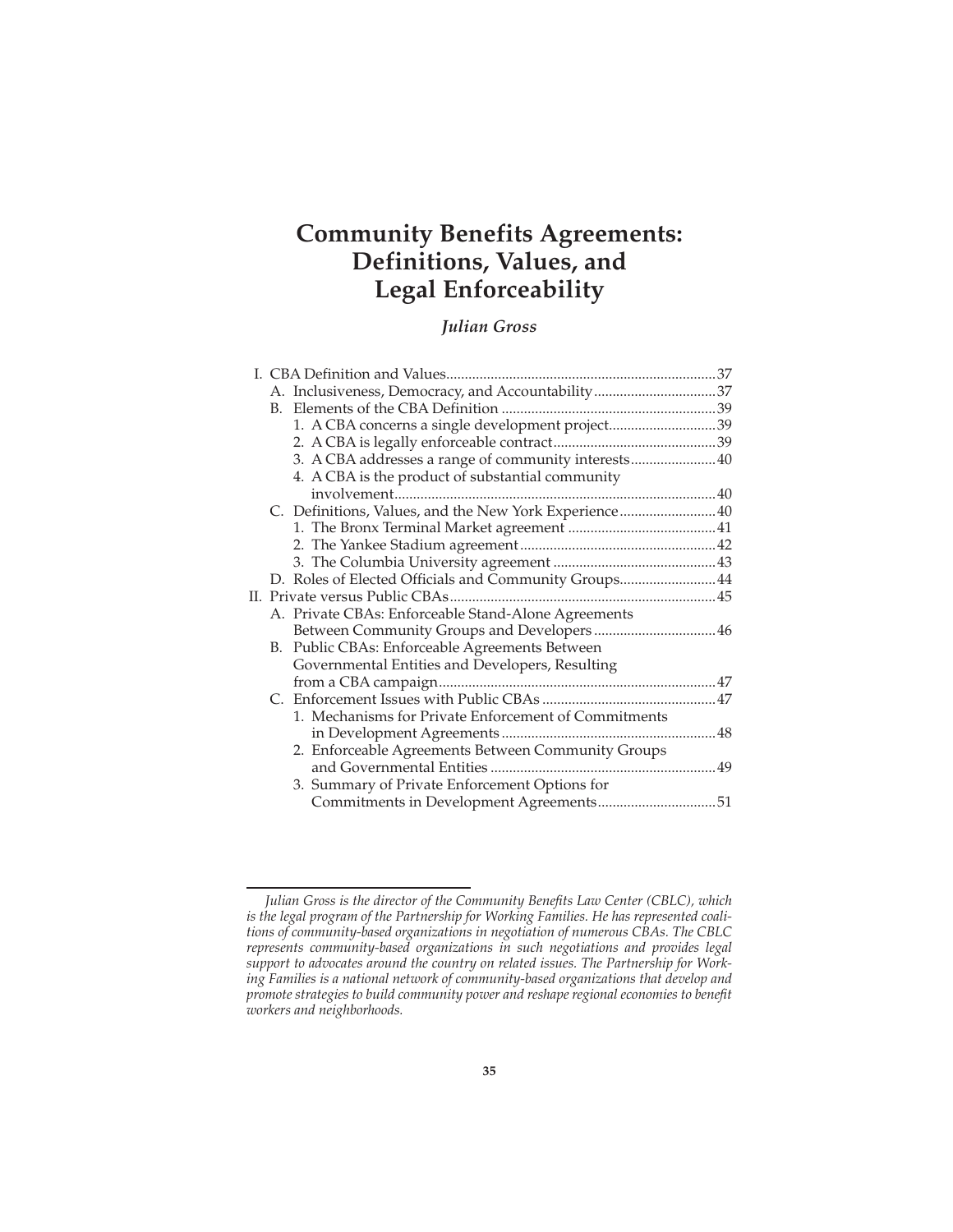#### **Introduction**

In the past few years, many large land use development projects have gone forward in conjunction with a community benefits agreement (CBA).<sup>1</sup> Several CBAs have improved the development process by engaging the affected communities, incorporating a wide range of community benefits, and building support for large projects that are often highly controversial. However, the success and prominence of past CBAs has led to widespread, unconsidered use of the term, diluting the tool's effectiveness—and in some cases actually working against the values advanced by successful CBAs.

This article hopes to clarify the term *CBA* by proposing a definition that would limit its use to describing agreements that reflect the essential values of past CBAs: inclusiveness and accountability. *Inclusiveness* here refers to the process through which a CBA is negotiated, and *accountability* refers to the outcome—in particular whether CBA commitments are specific and legally enforceable.

Encouraging careful use of the term *CBA* is much more than an abstract, academic effort. As is vividly illustrated by recent New York processes described in this article, the CBA concept is at risk of being co-opted and utilized to develop support for controversial projects, without providing the independent legal enforcement rights and community engagement that are hallmarks of successful CBAs. An agreement or document that does not replicate these key attributes of past CBAs should not gain credibility from association with them, even simply through terminology.

Part I of this article<sup>2</sup> discusses the values of inclusiveness and accountability, proposes a definition of the term *CBA*, and discusses three recent New York agreements that have been called CBAs but that appear to hinder, rather than advance, these values. This section also looks at the proper roles of elected officials in CBA negotiations.

Part II of this article discusses the shortcomings of reliance on governmental enforcement of community benefits commitments and explores various mechanisms for private enforcement, including private CBAs and a range of alternative mechanisms.

Tying together parts I and II of this article is an emphasis on legal enforceability of community benefits commitments. When developers and local government entities place importance on a commitment another party is making, they rightly demand that the commitment be set forth, with specificity, in a document they can enforce. Many community groups are now demanding that commitments made to them be treated with the same seriousness and accountability, reasoning that a "handshake deal" is not a deal at all.<sup>3</sup>

When promises are not enforceable, community groups that care about those promises are justly skeptical as to whether they will be kept—and are wise to take that into account when considering whether to support or oppose a project. This concern has been part of the impetus toward CBAs, which are only one of several viable legal mechanisms that can create private enforcement rights with regard to community benefits commitments.

 $\bigoplus$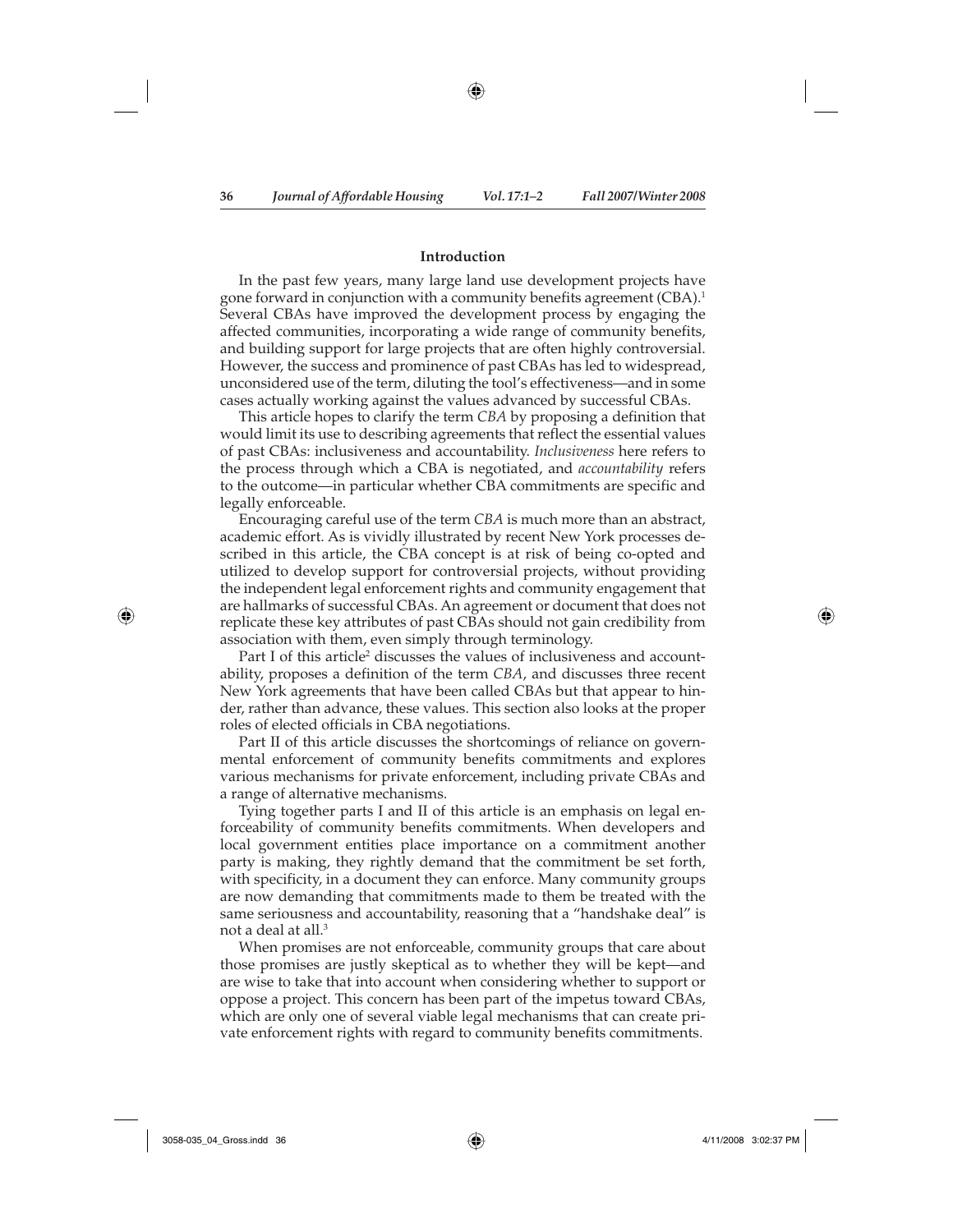During a CBA negotiation, many issues arise that would benefit from additional analysis and attention. These include: whether a CBA coalition should have an official structure;<sup>4</sup> best approaches to drafting language binding contractors, subcontractors, tenants, and successor landowners in a development project;<sup>5</sup> optimal monitoring, dispute resolution, and enforcement techniques;<sup>6</sup> and procedural changes to the development process that will increase inclusiveness and accountability.<sup>7</sup> Perhaps future commentators will build on the scholarship contained in this special issue to explore these and other aspects of CBAs and the development process.

⊕

#### **I. CBA Definition and Values**

Various players in the development process, including elected officials, community advocates, developers, and the media, have used the term *CBA* to mean different things in different contexts. This widespread awareness of the term and the tool itself is likely due to the success and widely publicized nature of the early Los Angeles CBAs.<sup>8</sup> Community-based organizations sometimes use the term to describe any community benefits outcome for which they have successfully campaigned—perhaps because of the similarity of a coalition-based community benefits campaign to past CBA campaigns, or perhaps because they drew initial inspiration from past CBA campaigns.

In addition, local government officials and developers sometimes use the term *CBA* to describe any set of community benefits commitments on which they agree. A charitable view is that this is a convenient term for commitments of interest to the community; a less charitable view is that project proponents hope to fill the political space a community-driven CBA campaign would occupy, thus easing project approval and marginalizing opposition.

This article discusses as a CBA, and the author urges that the term *CBA* be reserved for, only those agreements that meet the following definition:

A CBA is a legally binding contract (or set of related contracts), setting forth a range of community benefits regarding a development project, and resulting from substantial community involvement.

The elements of this definition are discussed below. CBAs that satisfy the above definition promote the core values of inclusiveness and accountability.<sup>9</sup> While the traditional land use approval process may also reflect those values to some degree, the nationwide interest in  $CBAs<sup>10</sup>$  demonstrates a substantial level of public dissatisfaction with existing processes.

#### *A. Inclusiveness, Democracy, and Accountability*

*Inclusiveness* here means that the CBA negotiation process provides a mechanism to ensure that a broad range of community concerns are heard and addressed prior to project approval. Although some cities do a good job of seeking and responding to community input, many do not. Community-based organizations often assert that low-income neighborhoods, non-English-speaking areas, and communities of color have little voice in ⊕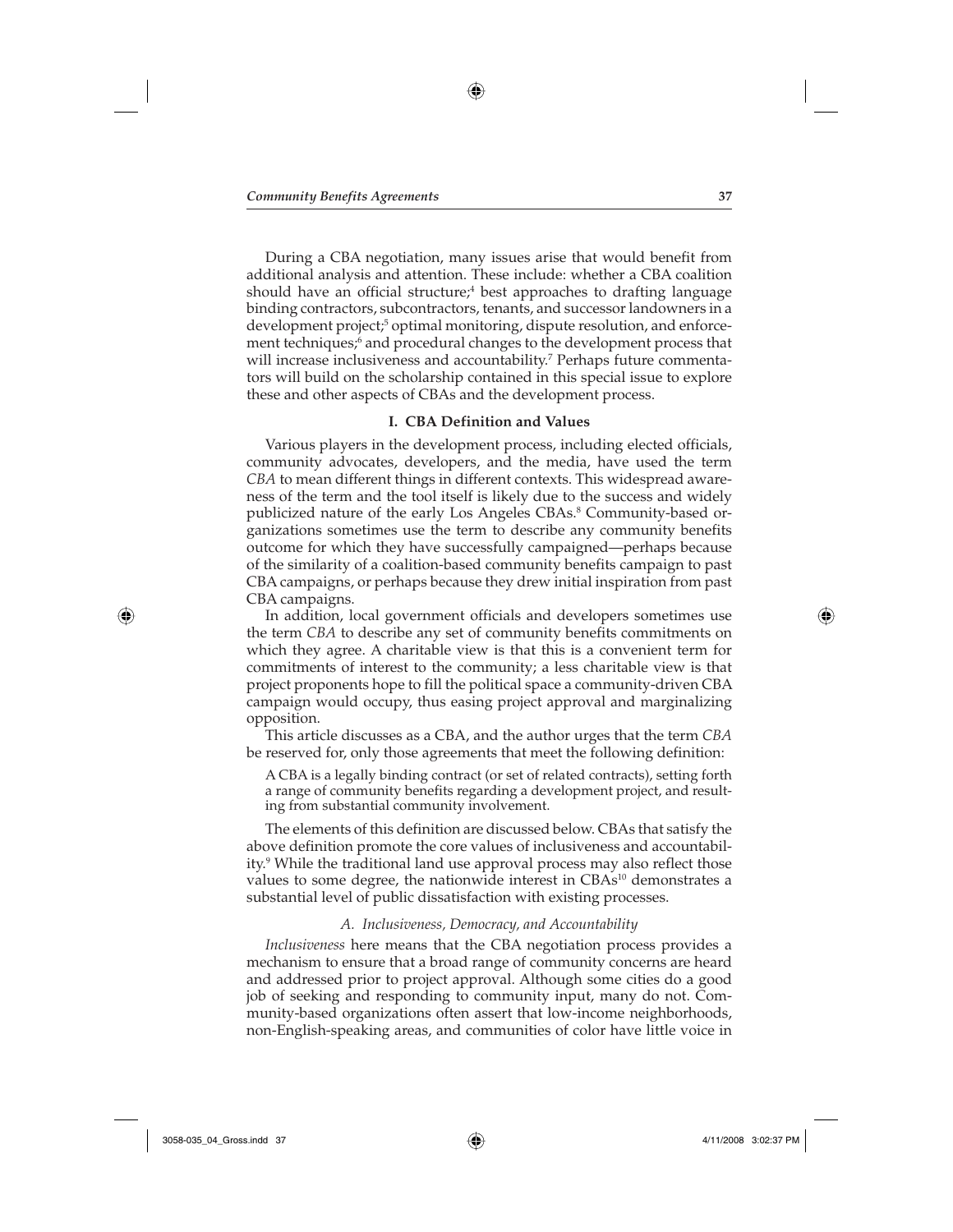↔

the development process. Laws concerning public notice and participation are sometimes poorly enforced, and official public hearings are often held during the workday.

In short, few observers would argue that the views of individual members of the public, speaking during open sessions of public hearings, have a lot of influence on ultimate development decisions. The CBA negotiation process helps to address these problems by providing a forum for many interests in an affected community to be addressed through real, substantive, detailed negotiations—a process not remotely replicated in public hearings or through the media.

While there is of course no guarantee that private community groups wanting to negotiate a CBA are in fact reflective of the community, several real-world factors might minimize this concern. Only a broadly inclusive coalition, composed of organizations whose views carry some weight with the governmental decisionmakers, is likely to have any success persuading a developer to negotiate with it. Elected officials presumably are unlikely to care about the views of unrepresentative, self-interested organizations. A CBA coalition has every incentive to bring in as many community interests as possible, again in order to build leverage.

In addition, the existence of a coalition trying to negotiate a CBA does not prevent other community interests or representatives from themselves making their views known, or even negotiating with the developer as well; there should be no official designation of certain groups as the only valid community representatives.<sup>11</sup>

Because the CBA concept is relatively new—and because this type of negotiation and advocacy can change power dynamics around development there has understandably been some pushback on the concept, including allegations that this type of community participation is invalid or inappropriate. A typical characterization is that of New York City Mayor Michael Bloomberg, who complained that these agreements constitute community groups attempting to "grab something" from projects. 12

Such complaints seem misguided, as community groups have only one real source of leverage in CBA negotiations: their ability to publicly support or oppose a proposed project. Community groups are well within their rights to support a project only under conditions that they feel are important—i.e., if the developer commits to certain benefits, and does so in a legally enforceable vehicle such as a CBA. Elected officials deciding whether a project should go forward obviously have the right, and many would say the duty, to consider the views of interested community members.

Denigration of this dynamic as inappropriate seems indefensible. Close scrutiny of government decisions and public dissemination of views on public issues are core activities of civic engagement, of which the CBA process is an expression. Thus can the CBA process advance the value of inclusiveness in the purest democratic sense.

As important as inclusiveness is the value of *accountability*. In context of a development deal, this means that promises made by redevelopment

 $\bigoplus$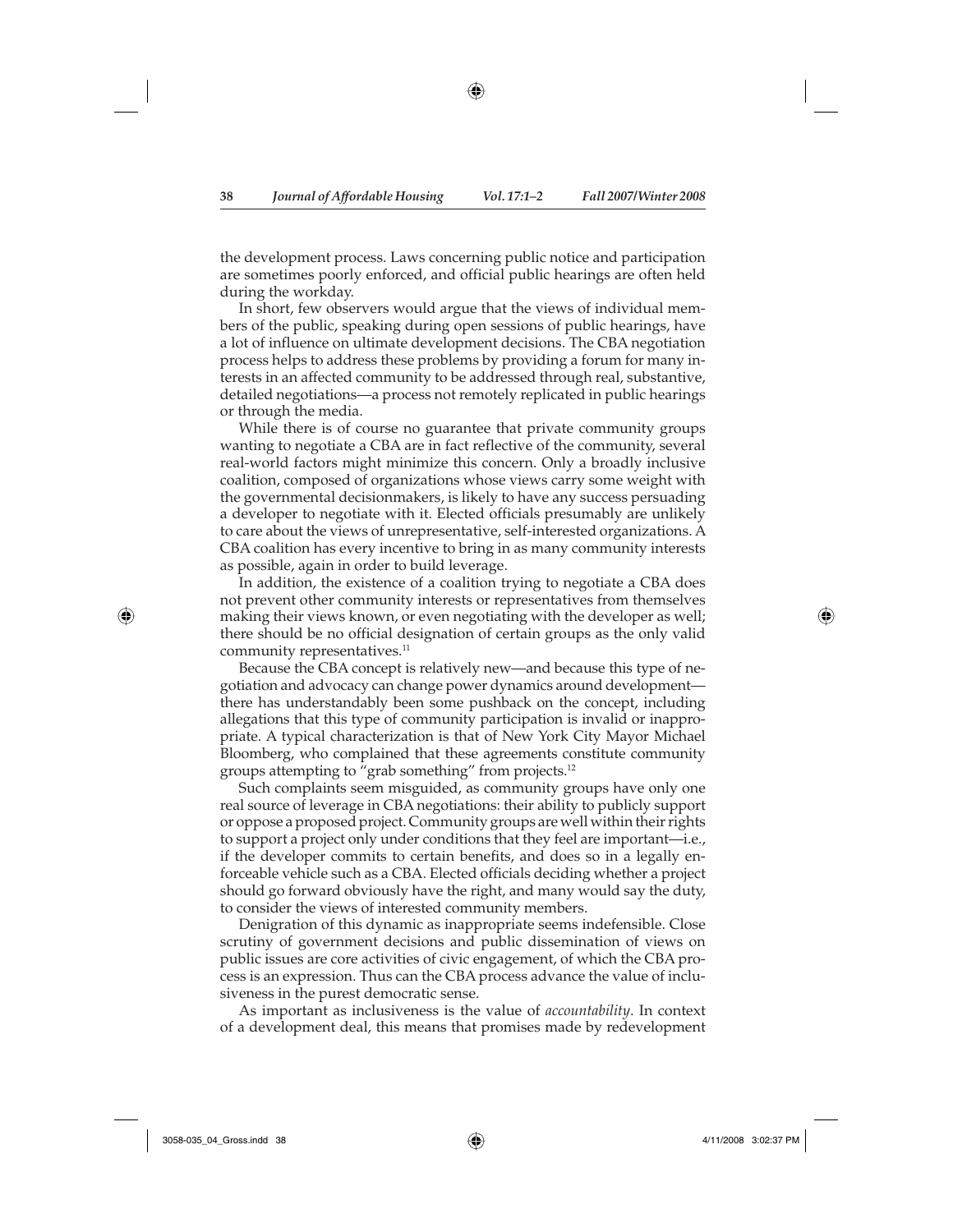agency<sup>13</sup> staff, public officials, and developers regarding community benefits should be treated seriously, made legally binding, and enforced against the party that committed to them. Development agreements<sup>14</sup> at times treat community benefits such as local hiring programs like poor stepchildren, by including only vague aspirations and nonbinding goals, rather than the detailed, enforceable language used on traditional land use issues like project design and infrastructure—not to mention project financing requirements. An important aspect of the CBA approach is that it advances accountability by requiring that community benefits commitments are specific and enforceable.

⊕

#### *B. Elements of the CBA Definition*

Following are more detailed discussions of the elements of the CBA definition set forth above.

#### 1. A CBA concerns a single development project

This requirement excludes policies and documents setting forth required conditions for a range of projects. Such policies and documents include redevelopment plans, general plans, specific plans, zoning laws, and other land use documents that might encourage or require specified community benefits for particular geographic areas.<sup>15</sup> This requirement also excludes from the definition of CBA single-issue policies that cover a range of projects, such as typical inclusionary housing policies or local hiring policies.<sup>16</sup> Similarly laudable community benefits commitments or reforms that should not be considered CBAs include ordinances or resolutions that make procedural improvements in the approval processes for specified projects.<sup>17</sup>

These types of policies and documents are generally enacted through an ordinance or resolution, and are legally and conceptually distinct from CBAs—even if an advocacy campaign that engenders a new policy can look much like a traditional CBA campaign.<sup>18</sup> This element of the CBA definition is aimed less at preserving the CBA values described above, and more at fostering clear analysis and real-world understanding of different legal structures.

#### 2. A CBA is legally enforceable contract

Whether CBA commitments can be enforced by a redevelopment agency, by community-based organizations, or by members of the public, legal enforceability should be a prerequisite for something to be termed a CBA. This requirement excludes documents laying out developers' aspirations on issues of interest to the community, such as unenforceable and voluntary local hiring programs. It also excludes agreements to negotiate benefits in the future, especially when such negotiations are pushed to a date after the project has been approved.<sup>19</sup> Finally, this requirement excludes documents that appear to be enforceable agreements but whose enforceability is plainly suspect, such as the Yankee Stadium agreement discussed in part I.C.2, below. All three of these types of documents have been circulated by developers or elected officials before project approval<sup>20</sup> or at time of approval.<sup>21</sup>

 $\bigoplus$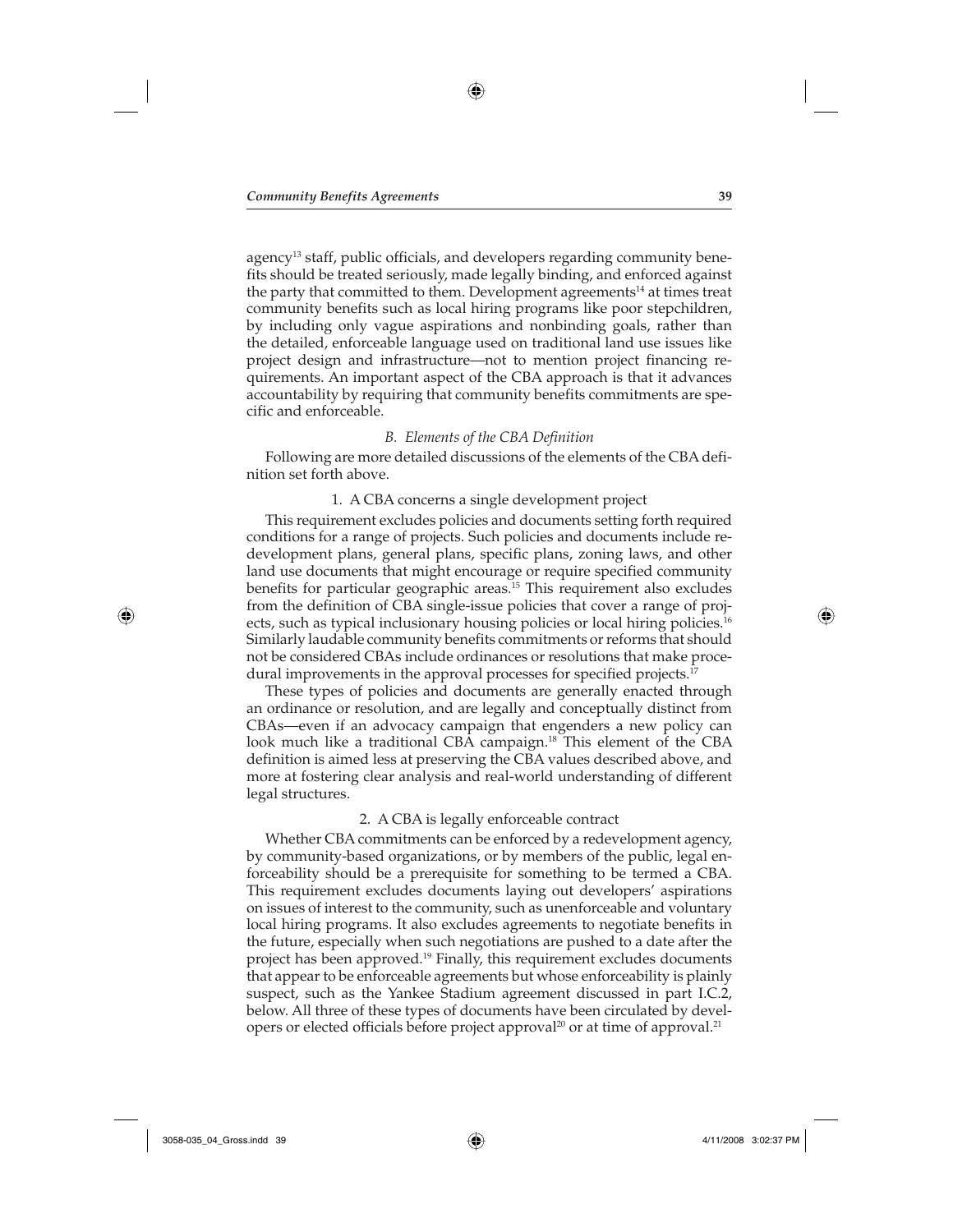## 3. A CBA addresses a range of community interests

To be termed a CBA, an agreement should address a range of issues of concern to the community. This requirement excludes single-issue commitments, such as an affordable-housing requirement built into a development agreement, a local hiring plan negotiated by a developer and a job training organization, or a monetary payment by a developer to a local nonprofit for provision of services. Such single-issue commitments, while usually valuable, have long been commonplace, and share little in common politically or practically with multi-issue, broad-based CBAs.<sup>22</sup>

4. A CBA is the product of substantial community involvement

One of the core purposes of a CBA is to enable a wide range of community members to help shape a development that will affect them. Broad coalitions were behind the CBAs that put the concept on the map and gave the movement momentum.

The requirement of a broadly inclusive process excludes any set of commitments that are simply negotiated directly between a redevelopment agency and a developer as part of a larger deal, with such portion designated a CBA by the agency.<sup>23</sup> This requirement also excludes agreements that are arranged and negotiated wholly by elected officials, even if one or more private organizations sign them at the end of the day. Also excluded are agreements for which elected officials exerted so much control over purportedly private negotiations that they were in effect negotiating the agreements themselves, and pressuring community groups to sign. The Bronx Terminal Market agreement, the Yankee Stadium agreement, and the Columbia University agreement all suffer from some version of these procedural defects, and are discussed below.

Application of this requirement necessitates scrutiny of the actual process that resulted in a CBA—a fact-intensive inquiry into dynamics that may be open to various interpretations. Nonetheless, engaging in this inquiry with regard to purported "CBAs" is necessary in order to protect perhaps the most important value of a CBA: its inclusiveness and democratic nature.

#### *C. Definitions, Values, and the New York Experience*

As can be seen from the types of commitments excluded by the elements of the definition set forth above, application of these criteria may help protect the CBA concept from being gutted of content and used by developers and elected officials to dampen community participation and facilitate approval of a project. If a purported CBA is not legally enforceable, was negotiated primarily by elected officials, or does not address a wide range of issues, then it likely has a negative impact on the inclusiveness and accountability of the approval process. Neither the public nor the media—nor elected officials themselves—should consider such agreements an assurance that stated community benefits will be delivered.

Several recent high-profile development projects in New York City demonstrate the reality of this concern. In the past three years, three large and controversial developments have been approved in New York in

⊕

↔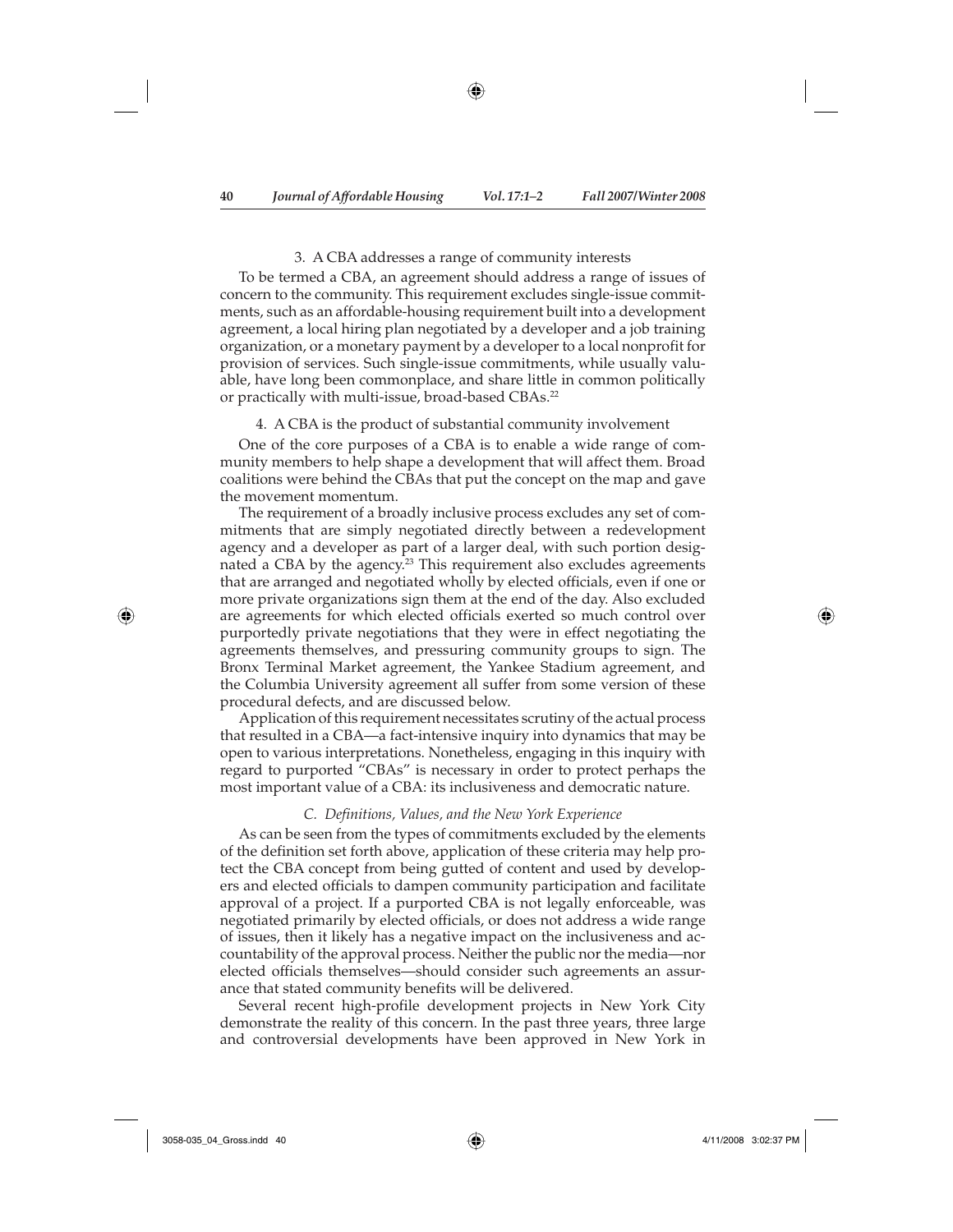conjunction with agreements that project proponents called CBAs. In each case, the negotiation process, at least allegedly, did not satisfy one or more of the definitional elements described above; and the resulting documents fall short on inclusiveness, accountability, or both.

⊕

### 1. The Bronx Terminal Market agreement

In early 2006, the New York City Council approved a large, subsidized development called the Gateway Center, at the site of the Bronx Terminal Market.<sup>24</sup> The project, like most large urban development efforts, was controversial.<sup>25</sup> At time of project approval, the councilmember whose district included the site publicly proclaimed the benefits of a "community benefits agreement" executed just prior to the project's approval.<sup>26</sup> The developer likewise publicized the agreement on its website regarding the project.<sup>27</sup> The agreement was signed by the developer, a local community college, the local chapter of the chamber of commerce, and a nonprofit housing developer.<sup>28</sup>

Critics alleged that one elected official "handpicked" these groups to sign the agreement, $29$  and that the signing groups executed it without the benefit of independent legal counsel.<sup>30</sup> An inquiry into the facts of the negotiation process is beyond the scope of this article, but the final agreement does demonstrate some important deficiencies.

First, the bulk of the agreement's commitments are voluntary or aspirational, rather than concrete and enforceable. The agreement contains a detailed description of a "first source" program designed to promote local hiring—but does not require the project's tenants or contractors to participate.31 Retention of local minority- or woman-owned contractors is similarly voluntary<sup>32</sup> as is payment of living wages.<sup>33</sup> Several provisions require the developer merely to "work with" the coalition in the future to develop programs that are described in general terms. Other provisions are otherwise strongly qualified and well short of a firm commitment.<sup>34</sup> Although almost every CBA contains some imprecise commitments or agreements to cooperate in the future, a lengthy agreement in which almost all of the commitments contain this type of qualifying language bears the hallmarks of a one-sided negotiation.

Second, of the few commitments that are precise enough to be meaningfully enforceable, injunctive relief is generally unavailable. With regard to the overwhelming majority of the commitments, the coalition's only remedy is to obtain liquidated damages from the developer—with the amount capped for all violations over the life of the project, and no effort to specify damages for specific breaches.<sup>35</sup> The Ballpark Village CBA<sup>36</sup> and several of the Los Angeles CBAs, in contrast, are enforceable through injunctive relief, thus giving the community groups ability to ensure that benefits are actually delivered.<sup>37</sup>

Third, none of the agreements is enforceable by the coalition against contractors or tenants in the project; this is important for the few commitments the developer is required to impose on contractors, such as the hiring and subcontracting efforts in project construction. In contrast, the Ballpark

 $\bigoplus$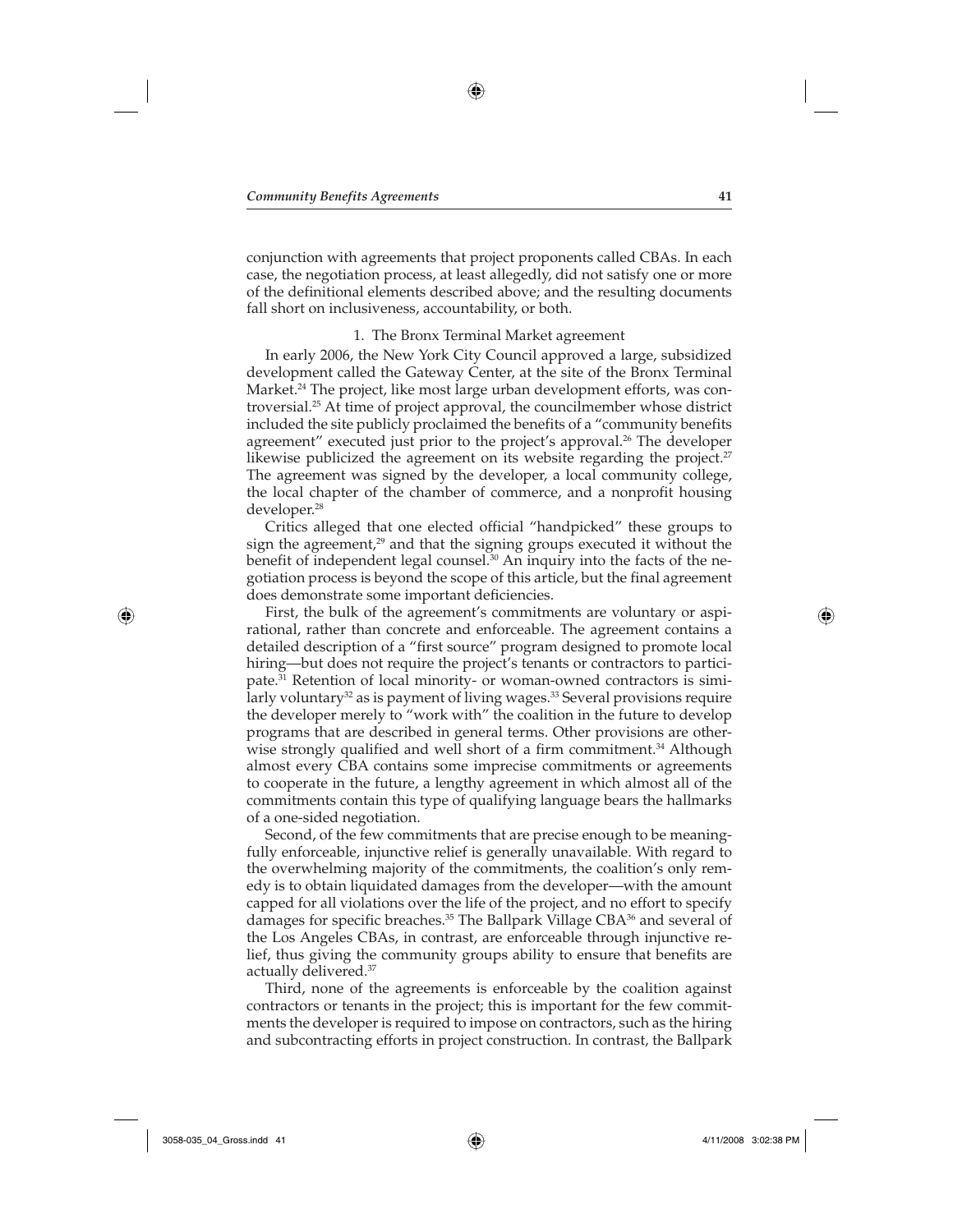Village CBA and several of the Los Angeles CBAs allow direct enforcement against the legal entities that are actually responsible for performance, through incorporation of third-party enforcement rights into relevant contracts such as leases and construction contracts.<sup>38</sup> This limitation becomes especially important in combination with unavailability of injunctive relief against the developer: the Bronx Terminal coalition cannot require the developer to enforce relevant terms of its leases and contracts, which would be the natural fallback remedy where direct enforcement against contractors and tenants is unavailable.

The vagueness of the commitments and the limitations on enforcement options both work against the value of accountability. Although the agreement is technically enforceable, a casual reader such as a neighborhood resident or member of the media would be unlikely to untangle the document's severe limitations without legal assistance.

Similarly, the short list of signing organizations—a "Coalition" in name only—works against the value of inclusiveness. In combination, these deficiencies raise serious concerns about the impact this CBA had on the approval process, even if questions about the handling of the negotiation are put aside.

#### 2. The Yankee Stadium agreement

In 2006, New York City approved construction of a new stadium for the New York Yankees.<sup>39</sup> The project had long been controversial.<sup>40</sup> In conjunction with project approval, several elected officials in New York signed a "community benefits agreement" with the Yankees, setting forth certain commitments from the Yankees with regard to construction of a new stadium.<sup>41</sup> This document smoothed the approval process for the stadium.<sup>42</sup>

No community-based organizations signed the agreement. While the agreement contains a statement by the Yankees that it is enforceable against them,<sup>43</sup> the agreement contains no commitments whatsoever by any other entity, raising the question of whether a lack of consideration makes the agreement unenforceable.<sup>44</sup>

This legal issue points directly to the real-world question of what exactly the Yankees were getting in exchange for their commitments. The slate of elected officials who signed the document includes the Bronx borough president and three members of the city council representing districts in the Bronx. An obvious assumption is that the Yankees bargained for the political support of these politicians in obtaining approval for their stadium application, but the agreement contains no such assurances.

In fact, it is unclear in what capacity these officials signed this agreement. They of course were not free to bind the city or any governmental entity through this non-publicly-approved document; nor does the document claim to deliver their support through city council votes.

These questions about the enforceability and basic nature of the agreement raise obvious questions of accountability. Simply put, the obligations the city took seriously with regard to the stadium were set forth through

 $\bigoplus$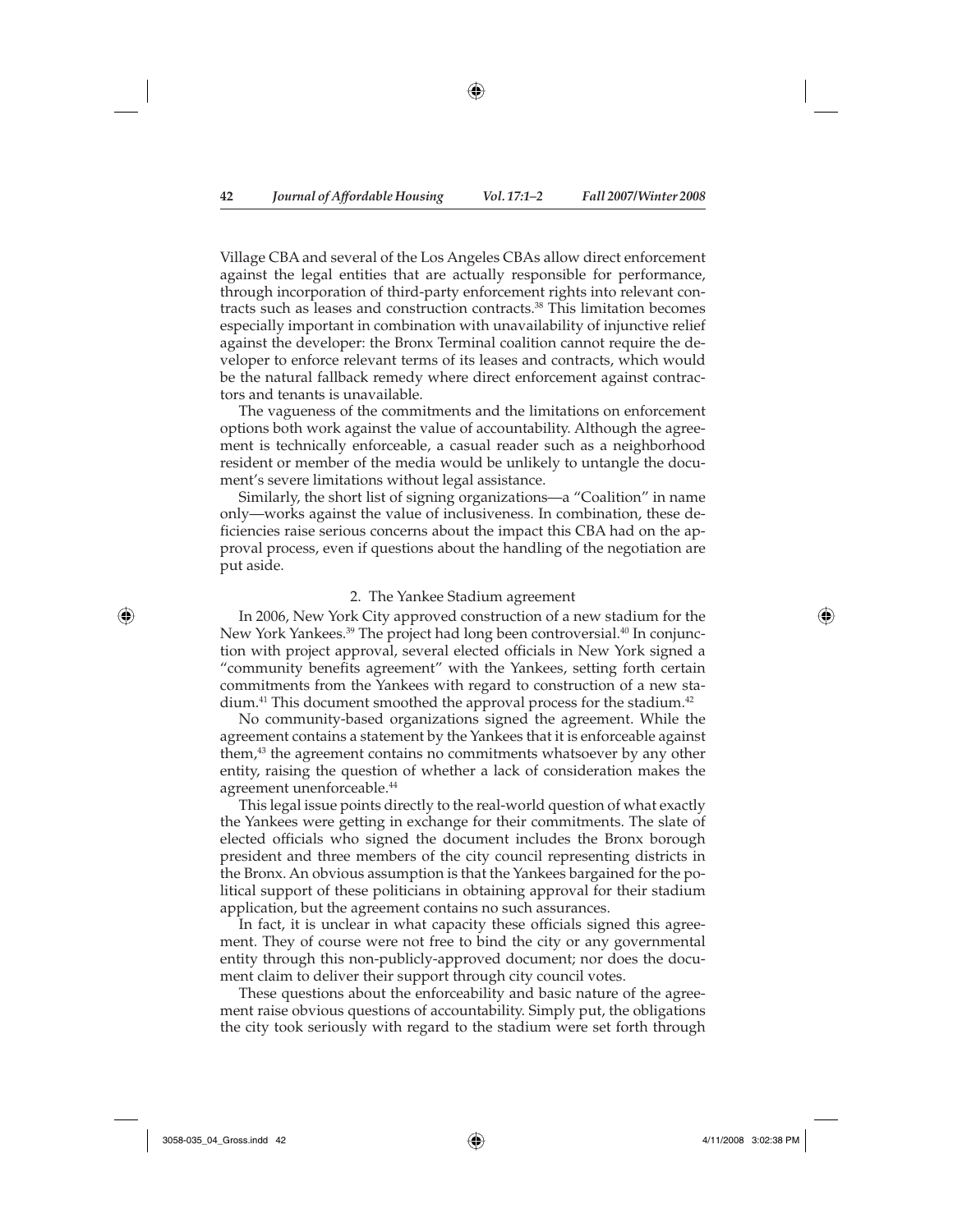the official, properly conducted land use process. Including these community benefits only in a side agreement of questionable enforceability that was not publicly approved demonstrates a lack of commitment to these issues, and hinders accountability and inclusiveness.

⊕

At the time the agreement was executed, it was billed as guaranteeing certain community benefits, an assertion the local media did not question.<sup>45</sup> However, as of early 2008, it appears the agreement has not been implemented.<sup>46</sup> It seems likely that enforcement rights by community members, and a legal document of clearer enforceability, would have avoided this failure of implementation.

#### 3. The Columbia University agreement

In late 2007, the New York City Council approved plans for a large expansion of Columbia University.<sup>47</sup> Although the project was extremely controversial,<sup>48</sup> city officials strongly supported project approval.<sup>49</sup>

A day before the project was approved, Columbia University had entered into a "Memorandum of Understanding" ("MOU") with the West Harlem Local Development Corporation (WHLDC), a nonprofit entity established for the purpose of negotiating a community benefits agreement with Columbia, as described in Debra Bechtel's article in this issue.<sup>50</sup> Columbia University has stated that it was asked by the city to negotiate community benefits with the WHLDC.<sup>51</sup> This MOU was publicized by city officials at time of project approval, and was described in the media as a "community benefits agreement" that had been "completed."<sup>52</sup>

However, the process and outcome of the negotiations to date raise serious questions about both inclusiveness and accountability. As a New York nonprofit, the WHLDC is controlled by its board of directors.<sup>53</sup> The WHLDC's by-laws allot nine seats on the board to persons designated by local elected officials, out of a board of up to twenty-eight members.<sup>54</sup> In order for the WHLDC to take action, the bylaws specify that for most matters a majority plus two of the board is needed—and that a supermajority of two-thirds is needed for approval of a community benefits agreement.<sup>55</sup>

These provisions combine to provide the elected officials sitting on the board with tremendous influence over any WHLDC action—and possibly veto power over a CBA approval, depending on the size of the board at a given time, and how many of the elected-official seats were filled.<sup>56</sup> The WHLDC therefore cannot be taken as a vehicle for independent community involvement in the CBA negotiation process. Columbia nonetheless characterizes the WHLDC as "comprised of representative members from various community constituencies" with no mention of the major role of elected officials.<sup>57</sup> Several WHLDC board members representing community-based organizations and local landowners resigned during the negotiation process, citing "concerns with the WHLDC's alleged disconnectedness with the community and lack of transparency."<sup>58</sup>

The MOU itself is not an enforceable promise of community benefits. It describes a series of benefits—mostly monetary payments—on which there

 $\bigoplus$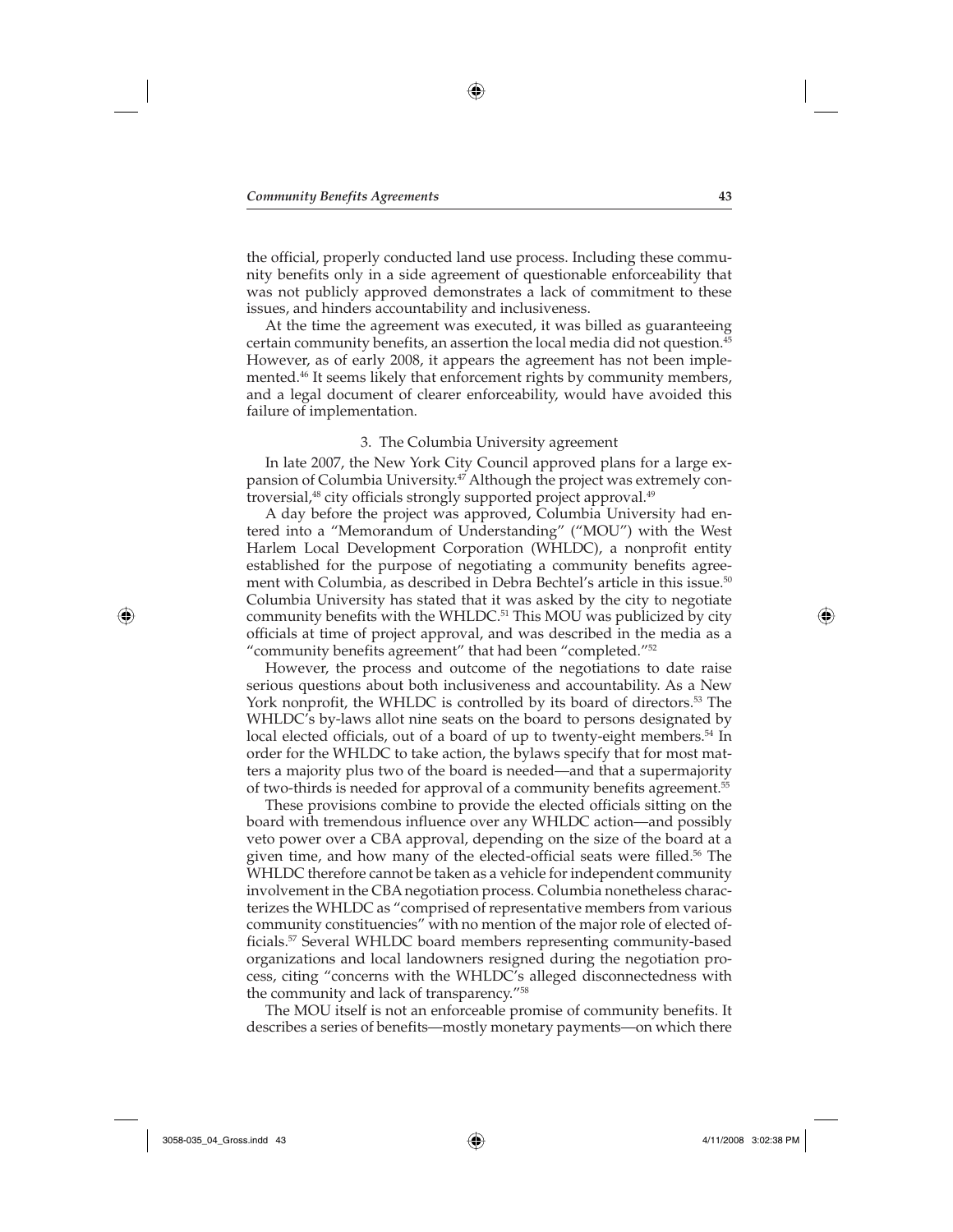is "agreement in principle," and states that those benefits "shall be provided to the local community in a CBA setting forth the specific and various benefits that shall be executed."

The substance of the MOU is thus simply an agreement to negotiate in the future—but of course, there is no guarantee that future negotiations will result in an agreement. Columbia has already received its project approval, so its incentive to negotiate in good faith is diminished. The MOU may function as a political commitment on the substance of the benefits described, but it does not provide a legal means to hold the university to the substantive terms set forth therein.<sup>59</sup>

However, by having the surface appearance of a legal agreement on community benefits, and the imprimatur of a private nonprofit, the MOU sends the message that the community was heavily involved and that community benefits were obtained prior to project approval. The WHLDC trumpeted the MOU's enforceability, characterizing it to the press as an "enforceable document."<sup>60</sup> However, this MOU, nonbinding on the substantive benefits it describes, and negotiated with a nonprofit heavily influenced by elected officials working outside their established roles in the land use development process, works against the CBA values of inclusiveness and accountability.<sup>61</sup>

As with the Yankee Stadium process, one presumes that commitments from Columbia that were taken seriously by the city were addressed through the land use approval process prior to project approval, rather than left for future negotiations with a powerless and semiprivate entity while the project moves forward.

# *D. Roles of Elected Officials and Community Groups*

While this article does not undertake an extensive inquiry into motives and processes regarding the above-described agreements in New York City, a few points are clear from media accounts and the agreements themselves. In all three of these agreements, elected officials were very closely involved in negotiations, to the point of actually signing the Yankee Stadium agreement. The documents resulting from these processes suffer from serious questions of enforceability, as described.

Close involvement of elected officials in CBA negotiations can cause problems in addition to the obvious issues of inclusiveness and accountability discussed above. There are serious issues of propriety and legality when governmental officials try to influence the land use process by acting outside their legally-defined roles. A developer might argue that CBA commitments made under the "duress" of pressure by elected officials constitute improper governmental takings, or are invalid as resulting from governmental action outside of the established approval process. When an elected official with no designated role in the land use approval process attempts to negotiate a contractual agreement with a developer regarding terms of a land use development project, it raises questions of use and misuse of governmental power. These questions bear further analysis.

 $\bigoplus$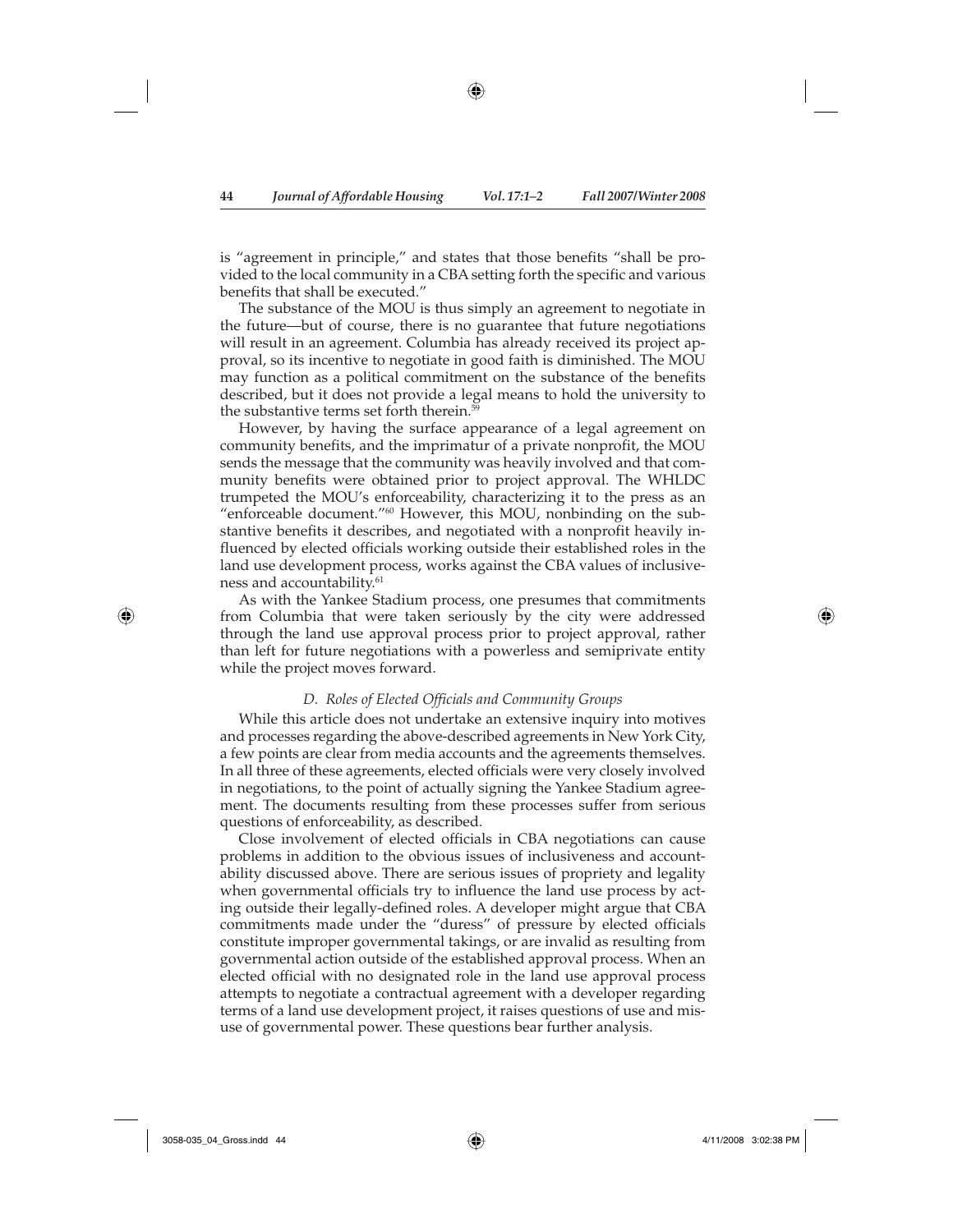However, it is plainly legitimate for an elected official to make clear to a developer that he or she will consider the degree of community support for a project in deciding whether to grant discretionary project approvals; to encourage governmental staff to require certain developer commitments through the accepted land use approval process; to inform the developer, governmental staffers, and the public of factors that the elected official will consider relevant in voting on discretionary approvals for the project; to keep apprised of the status of private CBA negotiations; and to facilitate CBA negotiations by keeping the developer, coalition members, and the public informed as to project parameters and community benefits that that the government is demanding.

⊕

When elected officials respect these roles, community groups benefit because they are free to make their views known to the public and all relevant elected officials, they have good information about the project, and they can negotiate in good faith with an amenable developer. Developers benefit in their negotiations with local government because all such negotiations occur through well-established land use approval processes and staff contacts; developers also benefit in their community engagement because they can choose to negotiate freely with community-based organizations in order to obtain broad community support where a deal is possible—or to decline to do so if they feel they do not need community support. Local government benefits because projects with CBAs can go forward with broad public support, enforceable community benefits, and a minimal risk of litigation.

This is not to say that every attempted CBA negotiation will result in an agreement. However, all parties in land use development can benefit from the CBA process when roles are respected, the process is inclusive, and there is a shared goal of legitimate commitments on all sides. Past CBAs that met the definition set forth above advanced the values of inclusiveness and accountability; the recent New York City agreements stand in sharp contrast.

# **II. Private versus Public CBAs**

This section describes the two most common types of agreements that have been called CBAs. Private CBAs are enforceable agreements between community-based organizations and developers. Public CBAs are community benefits commitments set forth solely in a development agreement, but resulting from a broadly inclusive, focused process.

Not every CBA meeting the definitions set forth in Part I will fit neatly into one of these two categories, but differentiating between them, and understanding the important legal ramifications of each arrangement, will assist all parties in thinking through options, and also will foster clear discussion and analysis in academic and planning circles.

The central distinction between the types of CBAs discussed here is whether private community groups can enforce the commitments regarding the project. Public CBAs, while laudable, fall short in this regard, requiring ⊕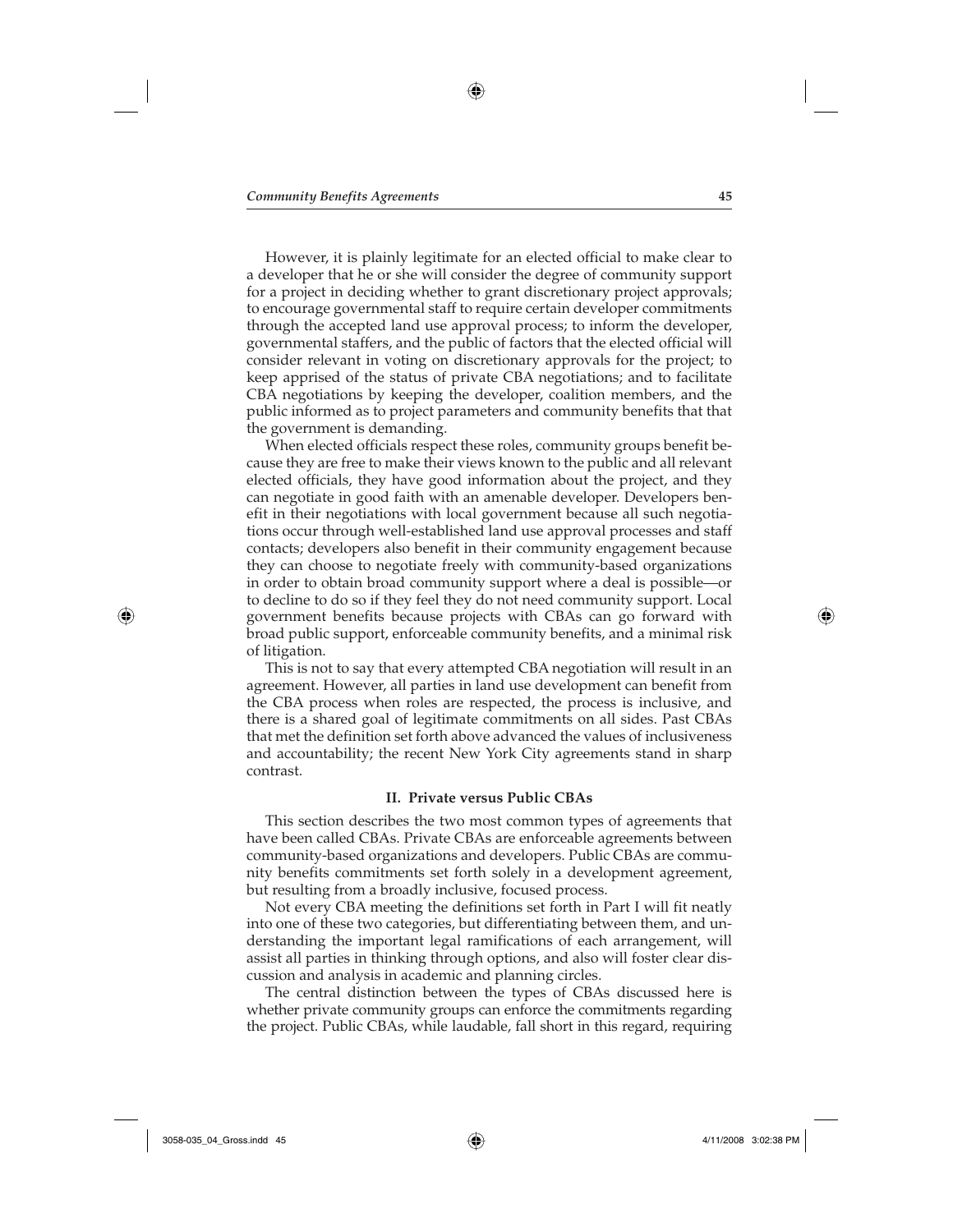ongoing political pressure and involvement by the public to ensure that community benefits commitments are in fact implemented. This section discusses the real-world importance of that issue and describes several legal mechanisms through which community groups might obtain enforcement rights to community benefits regarding a project.

Ability to enforce legal commitments is especially important in this context because the community organizations are the first "side" to perform in the essential CBA bargain: community support at time of approval in exchange for specified community benefits as the project is built out. Once a project has been approved, the influence of a community group (and even of local government) over the project is substantially diminished. Contractual enforcement rights therefore may be the only way to ensure that developers follow through on community benefits commitments.

This dynamic is especially apparent when successor landowners, tenants, and contractors become involved; these entities were not present for the initial negotiations, and likely have no relationship with communitybased organizations, regardless of continued good intentions of the initial developer. Legal enforcement rights are thus even more important with regard to these parties.

# *A. Private CBAs: Enforceable Stand-Alone Agreements Between Community Groups and Developers*

A private CBA is a legally enforceable contract, signed by community groups and by a developer, setting forth a range of community benefits that the developer agrees to provide as part of a development project. In exchange, the community groups agree to support the project through the approval process, to refrain from lobbying against it, and/or to release legal claims regarding the project. Each party can enforce the other side's promises, and the developer commits to passing relevant commitments on to successors, tenants, contractors, and so forth. The redevelopment agency overseeing the development is not a party to this type of agreement although it may incorporate some terms of the agreement into its deal with the developer.

From a legal perspective, this type of CBA clearly provides the strongest result for signing community groups, as they obtain the right to enforce the commitments contained therein, as well as final approval of CBA language (subject to the negotiation process, of course).

Although the public approval process provides the backdrop for negotiation of a private CBA, these purely private agreements are not subject to the wide range of legal strictures on governmental action. Thus the substance of a private CBA is not restricted by the Takings Clause, Equal Protection Clause, Privileges and Immunities Clause, statutory preemption concerns, or state and local land use laws. One can hypothesize circumstances in which governmental pressure on a developer to enter into a CBA would cause a CBA that is technically private to constitute governmental

 $\bigoplus$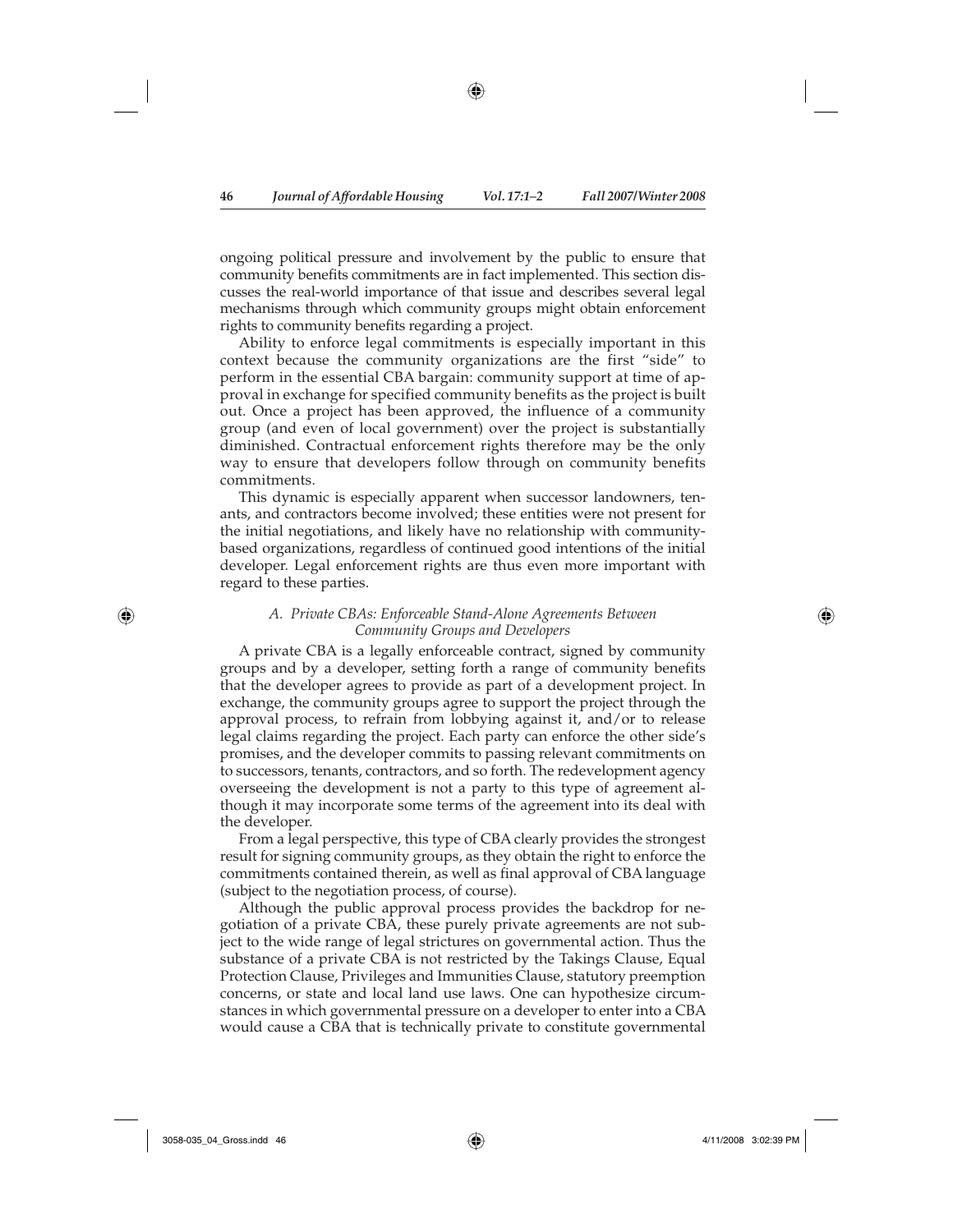action; but in absence of such circumstances, the typical private CBA does not implicate the laws that constrain local governments. Examples of privately-enforceable, stand-alone CBAs include:

⊕

- Ballpark Village CBA, San Diego, 2005
- Atlantic Yards CBA, New York City, 2005
- Los Angeles International Airport CBA, Los Angeles, 2004
- Hollywood & Vine CBA, Los Angeles, 2004
- Marlton Square CBA, Los Angeles, 2002
- SunQuest Industrial Park CBA, Los Angeles, 2001
- The "Staples" CBA, Los Angeles, 2001
- NoHo Commons CBA, Los Angeles, 2001

This list is nonexhaustive. Details on these CBAs can be found elsewhere.<sup>62</sup>

# *B. Public CBAs: Enforceable Agreements Between Governmental Entities and Developers, Resulting from a CBA Campaign*

A public CBA is a series of community benefits commitments that are contained within a development agreement (and perhaps other documents, resolutions, or permits related to the approval process). Distinguishing these commitments from routine development agreements—which frequently contain aspects that can fairly be called "community benefits"—is that these commitments result from substantial community participation by a broad-based coalition, they address a range of issues, and they are treated in the development agreement and other public documents as detailed and enforceable.

Because development agreements are contracts entered into by public entities, commitments contained within them are subject to the range of restrictions on governmental actions, often including federal constitutional restrictions like the Takings Clause and the Equal Protection Clause; federal statutory proscriptions like the preemption doctrines written into ERISA<sup>63</sup> or derived from the National Labor Relations Act;<sup>64</sup> and the various strictures of state and local law, including widely divergent land use and development codes, redevelopment laws, and so forth.

Examples of public CBAs include the commitments related to the Cherokee-Gates Rubber redevelopment project in Denver, <sup>65</sup> the Yale Cancer Center project in New Haven,<sup>66</sup> and the Oak-to-Ninth project in Oakland.<sup>67</sup> (This list is also nonexhaustive.)

#### *C. Enforcement Issues with Public CBAs*

In general, a redevelopment agency that enters into a development agreement is the only entity likely to be able to enforce it (although, as discussed below, private enforcement possibilities may occasionally exist). However, failure of a redevelopment agency to enforce its negotiated commitments is a real possibility.<sup>68</sup>

Several factors contribute to this danger. As staff of planning departments and redevelopment agencies move on to subsequent projects,

 $\bigoplus$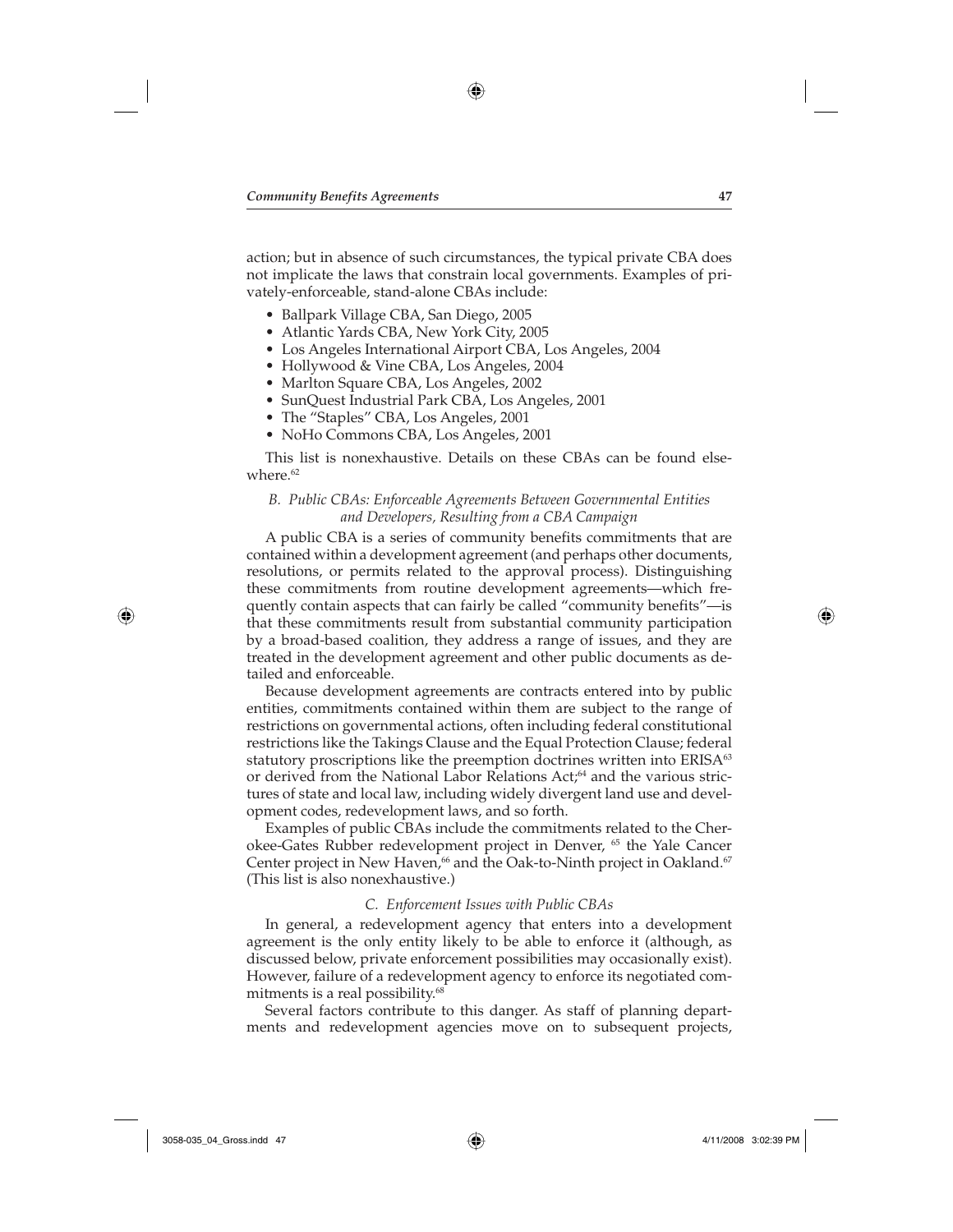↔

monitoring and enforcement of community benefits commitments in past development agreements projects may receive inadequate attention. This natural shift in focus may combine with an institutional bent toward maintaining cooperative relations with developers, which is in tension with a firm monitoring posture. In addition, elected officials and staff members who negotiated the community benefits may have left local government by the time those commitments need to be enforced.

Aside from simple lack of enforcement, there is always the possibility that the redevelopment agency will amend the development agreement after project approval. A developer may assert changed conditions and request an amendment to any aspect of its deal, and rolling back certain community benefits could easily be folded into such a request. Although amendment of a development agreement would require public notice (at least in most states, for most types of public entities), an agenda item describing such an amendment could easily be phrased in anodyne terms, buried in a consent calendar, or both. Even if interested community groups are alert to the possible amendment, the political dynamic is completely different once a project has already been approved, and it may be difficult to hold on to community benefits victories achieved years ago at the time of project approval.

For these reasons, community groups interested in seeing strong implementation of public CBAs will need to closely monitor developer and redevelopment agency performance and may need to bring political pressure on the redevelopment agency to maintain and enforce terms of its development agreement. There is no guarantee of success in these efforts.

# 1. Mechanisms for Private Enforcement of Commitments in Development Agreements

Because of the uncertainty of governmental enforcement, a public CBA is clearly not as good a result for community-based organizations as a private CBA. There is simply no substitute for enforcement rights by the groups that advocated for the commitments in question. The reporting and meeting requirements that can be folded into a private CBA are also crucial to ensuring strong implementation.

Most community benefits coalitions understand this, and press for private enforcement rights; however, such rights are not always winnable. Any CBA is a result of a complex set of factors, including particulars of the development such as: the various costs and benefits of the project; particular project components; financial projections on both the developer side and the public side (such as amount of subsidy and/or infrastructure requirements); attitude of the elected officials and staff; developer willingness to negotiate with multiple parties; breadth of the community coalition; strength of community advocacy; local media coverage; and so forth. In difficult political environments, a private CBA may well be unattainable for interested community groups, due to factors well beyond their control. In such settings, a public CBA may constitute a huge win, and with sustained political pressure should deliver the promised benefits even without private enforcement rights.

 $\bigoplus$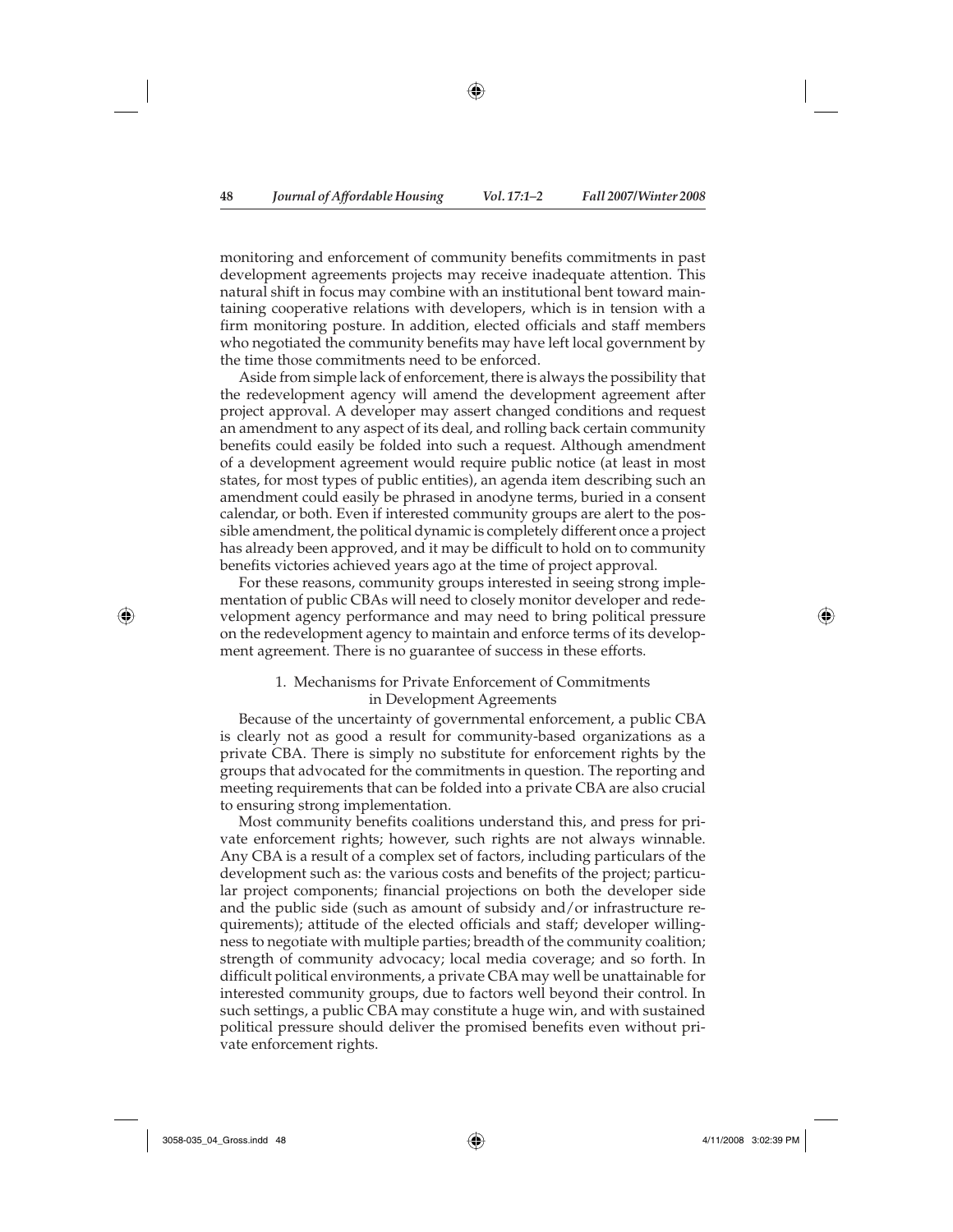However, community groups wishing to be able to enforce commitments of a public CBA have a few options, even if they have not been able to win a contractual commitment directly from the developer (i.e., a private CBA). First, local or state law might give affected members of the public a limited right to force the redevelopment agency to enforce its contractual commitments made for the benefit of the public, either through a writ action or otherwise.<sup>69</sup> Such litigation would likely be difficult and expensive for community-based organizations, however, and subject to the limitations of the law that provides the right of action. This possibility also does not address the danger that after a project has been approved, a redevelopment agency and the developer could amend the development agreement to reduce community benefits.

↔

Second, public CBA commitments could be made enforceable by private individuals or organizations through a private enforcement clause in the development agreement, in essence making the public (or even a designated organization) an intended third-party beneficiary of specified terms of the development agreement. A CBA in San Jose reflects this approach.<sup>70</sup> State law in California actually requires use of this approach for certain affordable housing covenants.<sup>71</sup>

Community-based organizations might therefore consider pressing for third-party enforcement rights in the development agreement when a developer refuses to negotiate a private CBA. It is likely to be a rare situation where this can achieved, however, since the developer will still have to agree to such language. In addition, few redevelopment agencies will want to designate a particular organizations as having enforcement rights greater than that of the general public; and few developers will want to give unspecified members of the public the right to bring a lawsuit to enforce terms of the development agreement.

A third option, potentially more attractive to all parties, is an enforceable agreement between the redevelopment agency and community-based organizations, as described below.

# 2. Enforceable Agreements Between Community Groups and Governmental Entities

Community-based organizations can themselves enter into a binding, enforceable contract with a redevelopment agency that is overseeing a large development. In this type of agreement, the redevelopment agency agrees to certain community benefits commitments related to the project, and in exchange the community-based organizations release legal claims regarding the project.

From a strictly legal perspective, this is a well-established settlement agreement. Governmental entities facing litigation over the legality of their actions routinely enter into settlement agreements with private parties; and these settlement agreements can and usually do contain enforceable commitments regarding future governmental action. And of course there is no requirement that a party has to wait until a lawsuit is filed in order to enter into a contract releasing claims.<sup>72</sup>

⊕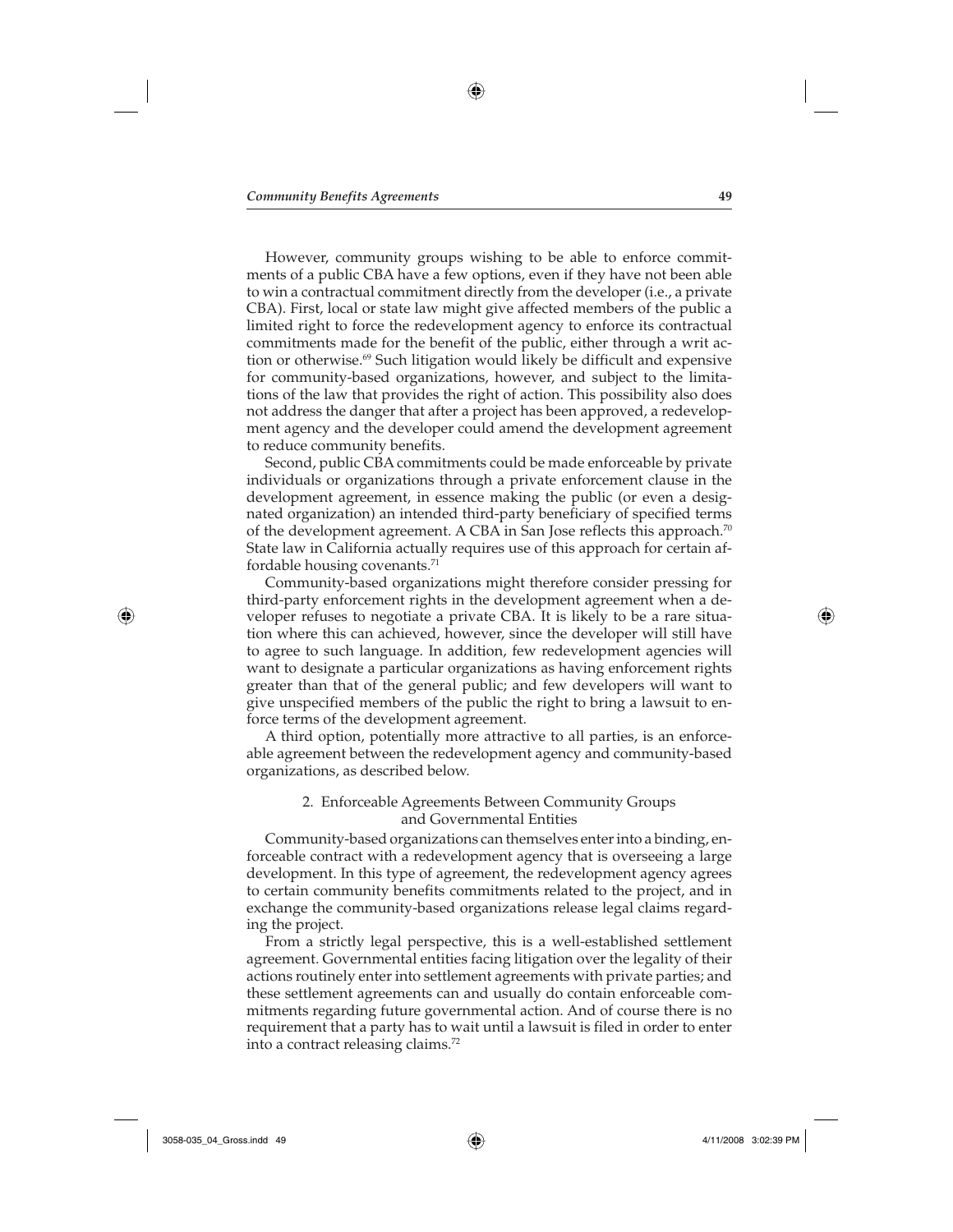↔

Contents of such a settlement agreement could include things that the community groups want the redevelopment agency to do, as well as those that they want the redevelopment agency to ensure that a developer does. Both of these types of commitments are reflected in two recent agreements between the City of Oakland's redevelopment agency and various community-based organizations.

These contracts, styled "Cooperation Agreements," concern the affordable housing commitments in the Uptown development project, approved in 2004,<sup>73</sup> and the Oak to Ninth project, approved in 2006.<sup>74</sup> The primary subject of each agreement is the actions the redevelopment agency will take regarding affordable housing at the project in question.<sup>75</sup> The Uptown cooperation agreement requires the agency to itself develop an affordable housing project on a particular parcel of land, with specified time frames, financing amounts and sources, affordability levels, and so forth.<sup>76</sup>

The Oak to Ninth cooperation agreement likewise requires the agency to develop affordable housing projects on specified land, with certain conditions and funding sources.<sup>77</sup> In exchange for these commitments, each cooperation agreement includes a release of claims regarding the project from each signing community group.<sup>78</sup>

Of particular importance, however, is the fact that these cooperation agreements go beyond simply including agency assurances regarding its own actions, to include enforceable commitments regarding the agency's relationship with the developer of the larger project that surrounds the parcels dedicated to affordable housing. The Uptown agreement describes key terms of the agency's agreement with the developer, including amount of subsidy and the affordable housing requirements placed on the developer's units; it then sets forth the agency's commitment not to amend the development agreement in a way that would (1) reduce the developer's affordability commitments, (2) increase the financial assistance provided to the developer, or (3) interfere with the agency's obligations with regard to the affordable units it will develop under the remainder of the cooperation agreement.<sup>79</sup>

The Oak to Ninth cooperation agreement is less detailed on these points, but it does contain the agency's commitment that it will not permit the developer to develop commercial portions of a specified parcel in a manner that would interfere with the agency's fulfillment of its responsibility to construct affordable housing on other portions of that parcel.<sup>80</sup>

Through these provisions, both of these agreements grant community groups legally enforceable rights with regard to actions of both the redevelopment agency and the developer—even though the developer did not enter into a contract directly with the community groups in either case.<sup>81</sup> Although the primary focus of these agreements is on the actions of the redevelopment agency that signed them, they provide legal assurance that the agency's deal with a developer cannot be changed after the project is approved (at least on certain key points).

The Oakland redevelopment agency's entry into this kind of agreement is a laudable effort to provide accountability to the public and interested

 $\bigoplus$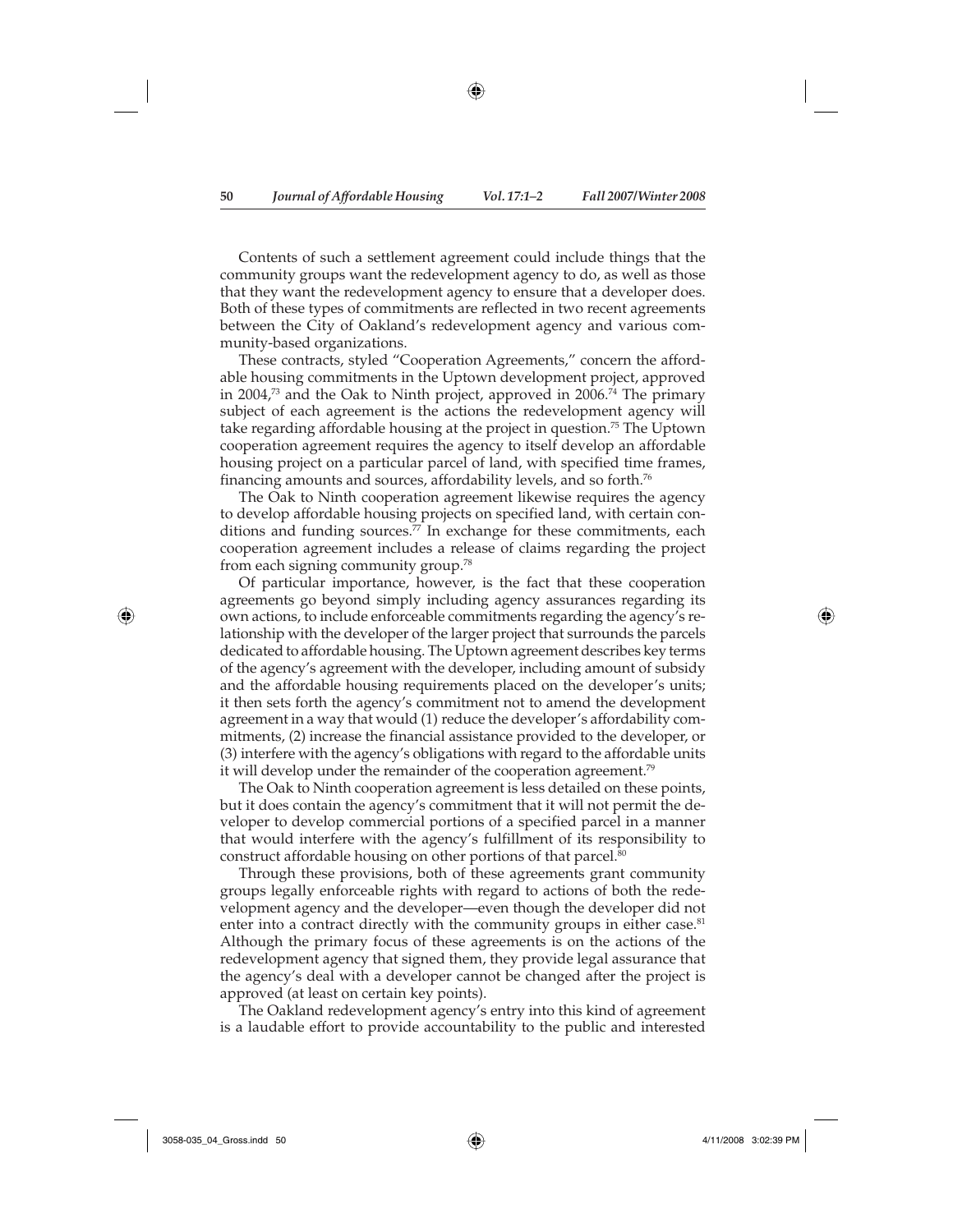community members. By providing this accountability with regard to its community benefits commitments—i.e., by making these commitments enforceable, rather than merely aspirational—the agency was able to generate stronger public support for its projects, and forestall litigation as well.

↔

There are other examples of community groups entering into settlement agreements that require governmental entities to provide community benefits. The 2004 CBA covering the modernization of Los Angeles International Airport (the LAX CBA) was entered into by multiple community-based organizations and the Los Angeles World Airports Authority (LAWA), the governmental entity that operates the airport. The basic dynamic was very similar to that of a standard private CBA negotiation: LAWA was in effect the developer of the program of improvements at issue, and it needed approval from the Los Angeles City Council before the program could move forward. In these respects, the standard three-way dynamic among a coalition, a developer, and a decisionmaker was in effect.<sup>82</sup> Technically, however, the LAX CBA was a settlement agreement, as the coalition's primary consideration under the agreement was a release of claims regarding airport modernization projects.

In 2007, four community-based organizations signed a "term sheet" specifying in general language the community benefits to be provided in the Grand Avenue redevelopment project in Los Angeles. (The project's development agreement spells out those terms in greater detail.) Both the redevelopment agency and the developer also signed the term sheet, which included a limited release of claims and a nonopposition clause binding on the community groups. This document thus contains aspects of both a private CBA and the settlement agreement approach described in this section.

Because the settlement agreement approach offers a way around a recurring accountability problem, it bears consideration by community-based organizations advocating for a CBA, especially when the developer will not negotiate directly with private organizations.

# 3. Summary of Private Enforcement Options for Commitments in Development Agreements

In sum, the author sees four possible mechanisms for private, communitybased organizations to enforce community benefits commitments that would usually be contained in a development agreement. First, private organizations can negotiate a private CBA as discussed in part II.A, replicating and/or going beyond the commitments set forth in the development agreement. This provides the strongest and most direct enforcement mechanism.

Second, state law might provide a private cause of action to force a redevelopment agency to enforce terms of its deal with a developer, as discussed briefly in part II.C.1. However, the availability of such a cause of action would not prevent the redevelopment agency and the developer from simply amending the development agreement after the project has been approved.

⊕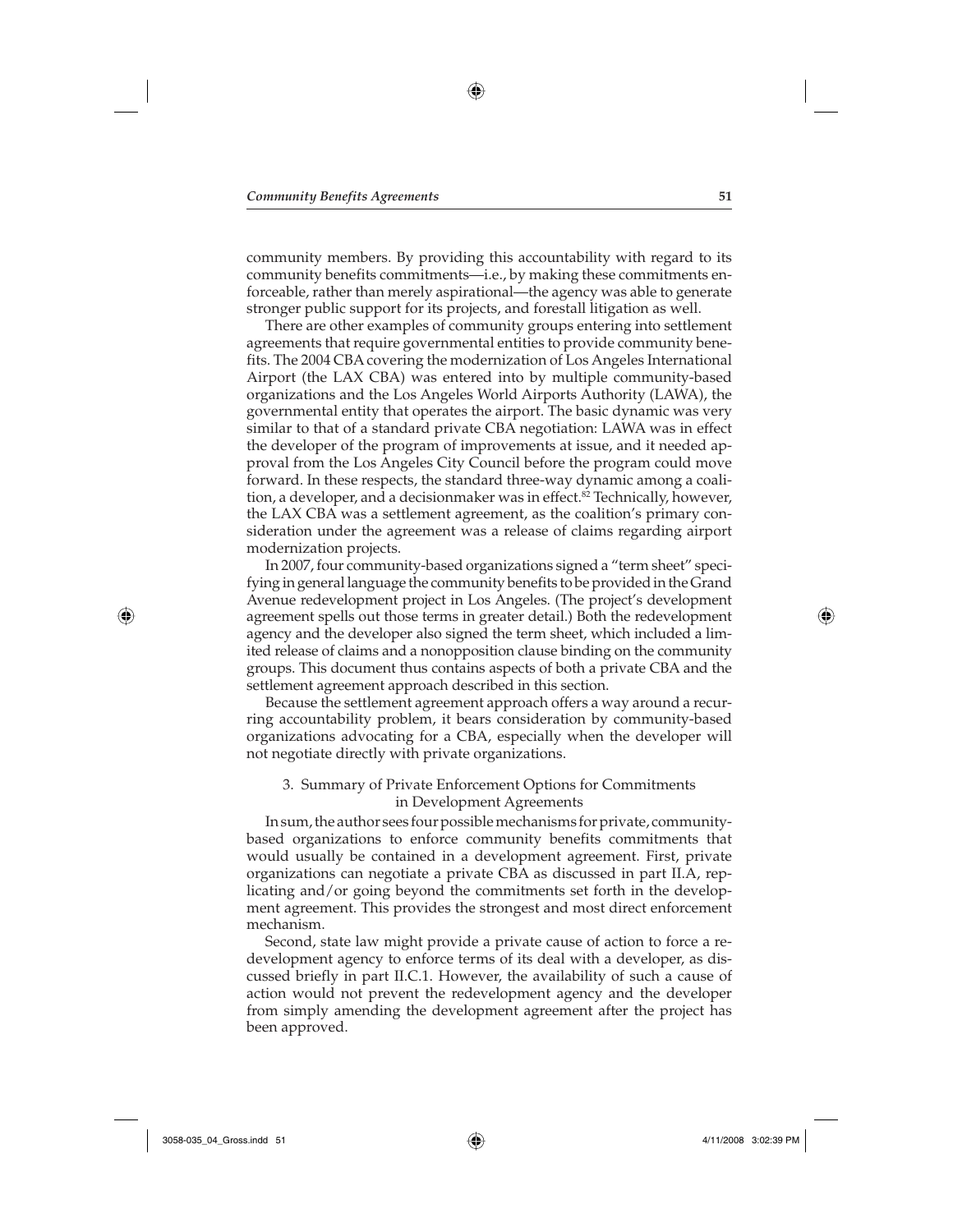Third, a development agreement itself could contain a private enforcement mechanism, such as a public right of action or a standard third-partybeneficiary clause, as discussed in part II.C.1. Again, however, the existence of such a clause at time of project approval would not prevent subsequent amendment of the development agreement—perhaps even an amendment to remove that enforcement clause.

Finally, as discussed in part II.C.2, private parties such as community groups could enter into an agreement with a redevelopment agency regarding a project, requiring the agency (1) to execute a development agreement only if it contains certain terms, (2) to refrain from amending those terms, (3) to enforce those terms against the developer, and/or (4) to provide certain community benefits itself. Coalition consideration provided in such an agreement would be a litigation release, making this a settlement agreement, although additional community support would naturally be seen as a benefit by agency staff, elected officials, and the developer.

#### **Conclusion**

The widespread national interest in CBAs and related tools indicate that the issues addressed in this article will be relevant for some time. Misuse of the CBA terminology and concept is a serious danger, because of the realworld consequences involved. Community-based organizations may press for a CBA process because they see it as a tool for addressing inequality and changing the balance of power around development decisions. The New York experience suggests that supporters of controversial projects see a different type of potential in the term and concept: the potential to control and limit community involvement and dampen opposition to controversial projects.

How the CBA concept is used in the future will determine whether the tool itself can truly change the development process for the better, or whether it ends up merely consolidating the power of interests that already exert the bulk of control over the development process: elected officials, their staffers, and the developers themselves. Reserving use of the term CBA for agreements that result from a truly inclusive process and that involve legally enforceable commitments can help this tool continue to be a powerful mechanism for changing the outcomes of urban economic development.

 $\bigoplus$ 

 <sup>1.</sup> *See* Terry Pristin, *In Major Projects, Agreeing Not to Disagree*, N.Y. Times, June 14, 2006, at C6 ("In New York and around the country, it has become standard practice for developers of major projects to negotiate with neighborhood and other groups to forge so-called community benefits agreements. . . ."). *See generally*  Julian Gross et al., Good Jobs First & the California P'ship for Working Families, Community Benefits Agreements: Making Development Projects Accountable (2005). [hereinafter Gross et al., Community Benefits Agreements].

 <sup>2.</sup> Small portions of this article are derived or adapted from portions of Gross et al., Community Benefits Agreements, *supra* note 1, and from a briefing paper co-authored by Julian Gross and Gavin Kearney and Timothy G. Doyle of New York Lawyers for the Public Interest, December 2007.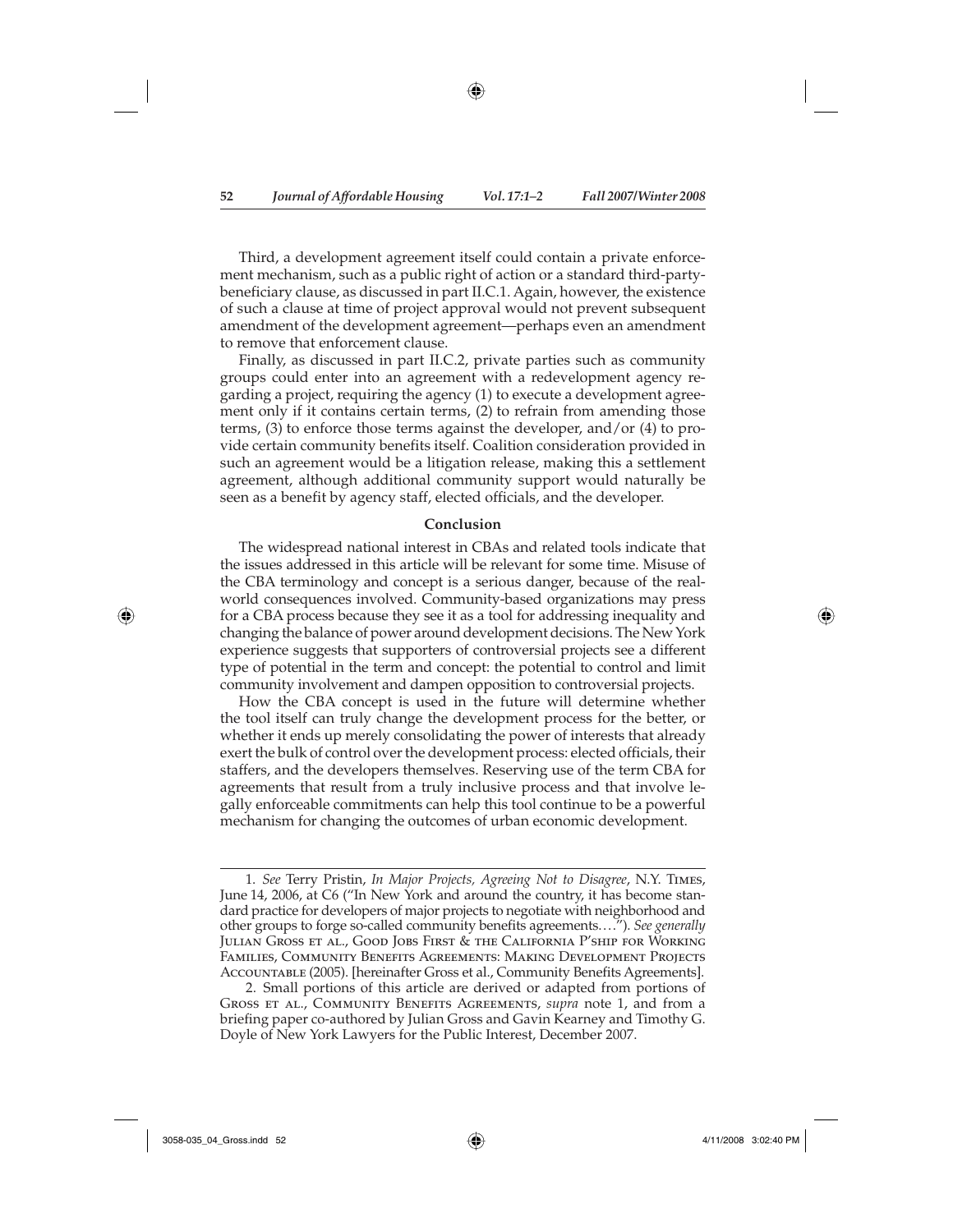3. Each campaign for a legally binding CBA reflects this demand. In the past few years, coalitions of community groups have pushed for CBAs in the following cities: Denver, Colorado; Los Angeles, California; Minneapolis, Minnesota; New Haven, Connecticut; New Orleans, Louisiana; New York, New York; Oakland, California; Orlando, Florida; Pittsburgh, Pennsylvania; St. Paul, Minnesota; San Diego, California; San Jose, California; Santa Rosa, California; Yonkers, New York; and Wilmington, Delaware.

⊕

4 . *See* Debra Bechtel's article in this issue; Gross et al., Community Benefits Agreements, *supra* note 1, at 23 (sidebar entitled "Legal Issue: the Coalition as a Legal Entity"); David A. Marcello, *Community benefit agreements: new vehicle for investment in America's Neighborhoods,* 39.3 Urb. Law. 657 (2007).

 5. *See* Gross et al., Community Benefits Agreements, *supra* note 1, at 71 (sidebar entitled "Legal Issue: Chains of Contracts").

6. *See id.* at ch. 8 ("Monitoring and Enforcement of CBA Commitments").

 7. *See* policy requiring cost-benefit analysis of certain subsidized projects in San Jose, available online at http://www.sanjoseca.gov/clerk/TaskForce/ SRTF/SRTF.asp (last visited Mar. 21, 2008). *See also* policies requiring impact analyses and conditional use permits for certain big-box retailers in California. *E.g.,* Los Angeles Municipal Code § 12.24.U.14 *et seq.;* Inglewood Municipal Code § 12-95.5.J; Karen Holzmeister, *Alameda Supervisors Clear Way for Superstores,* Oakland Trib., Mar. 16, 2006, http://www.workingeastbay.org/article. php?id=66.

 8. *See generally* Gross et al., Community Benefits Agreements, *supra*  note 1 (describing Los Angeles CBAs).

 9. As discussed in Gross et al., Community Benefits Agreements, *supra*  note 1, CBAs promote other values as well, such as transparency of outcomes and efficiency of process. *See id.* at 21-22.

10. *See supra* note 1.

11. The dangers of official designation are apparent from the New York City negotiations described *infra* Part I.C.

12. Pristin, *supra* note 1, at C6. In the article the mayor is quoted as saying, "[e]very development project in this city is not going to be a horn of plenty for everybody else that wants to grab something." *Id. See also* community advocacy characterized as "blackmail" in comments posted on http://www.pittsburghci typaper.ws/gyrobase/Content?oid=oid%3A33964 (last visited Mar. 18. 2008).

13. For convenience, this article will use the term "redevelopment agency" to mean any local governmental entity that is negotiating terms of a development project with a developer, and that has authority to approve or reject the developer's proposed project. Large, multi-use projects in urban areas—the most likely subject of CBA negotiations—are very frequently overseen by redevelopment agencies, and most states have laws establishing redevelopment agencies or allowing cities to do so. *See, e.g.,* California Health & Safety Code § 33000 *et seq.;* Louisiana Revised Statutes § 33:4625; Colorado Revised Statutes § 31- 25-101. However, most or all uses of the term "redevelopment agency" in this article would apply equally to any local government entity meeting the definition set forth above.

14. This article uses "development agreement" as a shorthand for any legally binding contract between a local government entity and a developer, setting forth the terms on which the development may proceed and any contractual responsibilities of the local government, such as supportive infrastructure, public subsidies, permitting, etcetera. This definition includes owner participation

 $\bigoplus$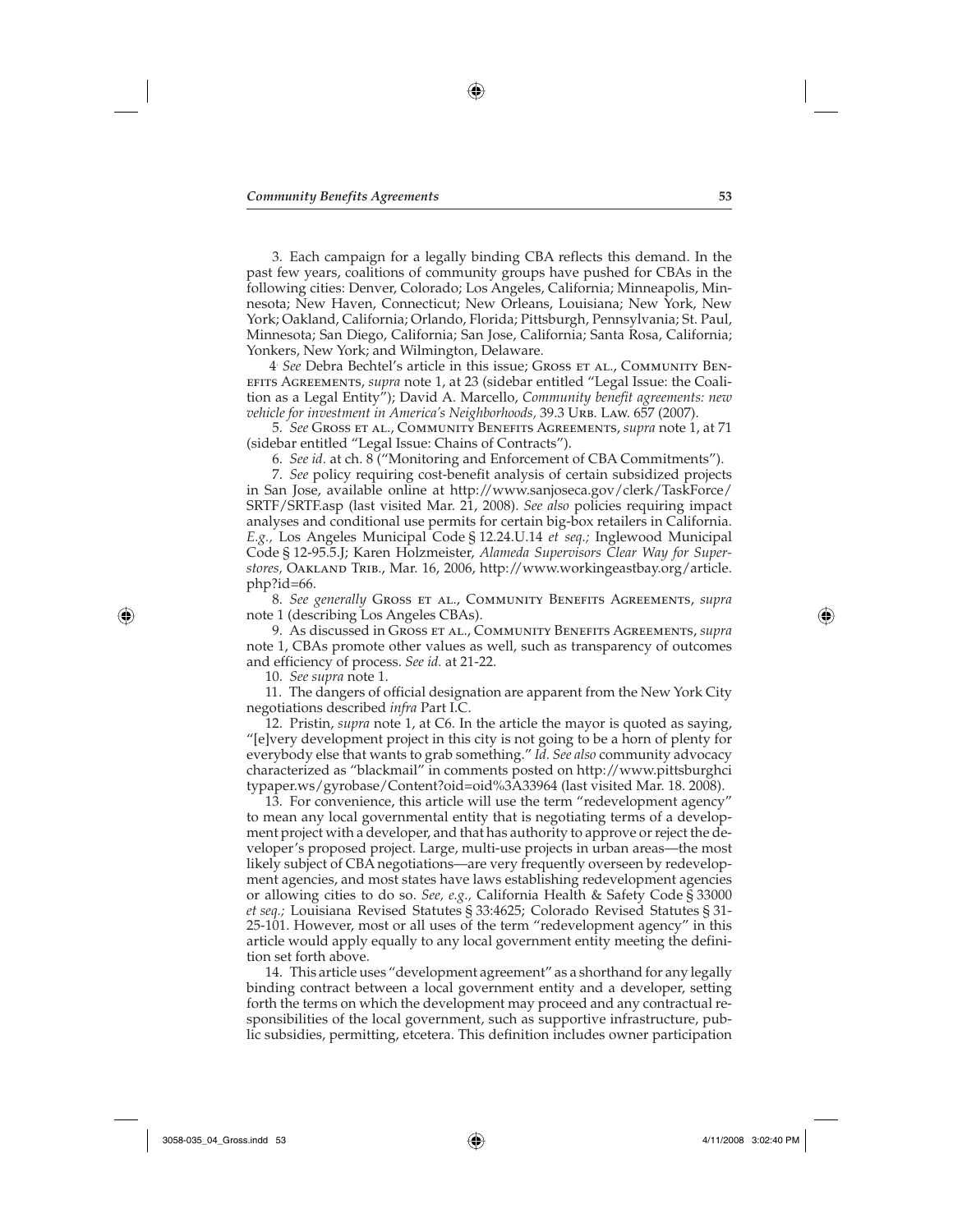agreements, disposition and development agreements, "incentive agreements," and agreements entered into pursuant to a statutory scheme enabling a developer to obtain an early vested right to certain permits or approvals. *E.g.,* California Government Code § 65864 *et seq.;* Florida Statutes §§ 163.3220-163.3243.

15. *E.g.,* the Park East Redevelopment Corridor, described *infra* note 18; *see also* Atlanta Ordinance 05-O-1733 § 19 (regarding the Beltline Redevelopment Area Tax Allocation District) (requiring that "capital projects that receive funding from TAD bond proceeds... reflect, through the development agreements or funding agreements that accompany such projects, certain community benefit principles, including but not limited to: prevailing wages for workers; a 'first source' hiring system to target job opportunities for residents of impacted low income 'BeltLine' neighborhoods; establishment and usage of apprenticeship and pre- apprenticeship programs for workers of impacted BeltLine neighborhoods.").

16. *E.g.,* Fairfax County (VA) Zoning Ordinance, pt. 2-800 *et seq.,* "Affordable Dwelling Unit Program" (inclusionary zoning ordinance); San Francisco Administrative Code, ch. 83, "First Source Hiring Program" (requiring local hiring on certain projects and contracts).

17. *See, e.g.,* "impact assessment" policies and CUP requirements for big box stores described *supra* note 7.

18. The multi-project community benefits policy that looks the most like a traditional CBA is the slate of community benefits policies, enacted by resolution, to govern the Park East Redevelopment Corridor in Milwaukee in 2004. These commitments are to be implemented through individual development projects that the redevelopment agency oversees in the designated area. The policy campaign by the Good Jobs and Livable Neighborhoods coalition in Milwaukee led to a commitment from the local redevelopment authority to apply a range of community benefits to all projects going forward in that area. Because of the unusually wide range of benefits set forth in the resolution and the breadth of interests in the campaign, this victory, while taking the form of a government policy, was similar to a "Public CBA" as described *infra,* but covering multiple projects.

19. See, for example, the Columbia University Memorandum of Understanding, discussed in detail *infra* § I.C.3.

20. An example is the unenforceable, unilateral "Community Benefits Agreement" distributed publicly by the City of Pittsburgh and the County of Allegheny on January 3, 2008, during CBA negotiations over a new sports arena. *See* Rich Lord, *ARENA PLAN LEAVES HILL LEADERS SKEPTICAL,* Pitt. Post-Gazette, Jan. 4, 2008, at A1; Wade Malcolm, *AGREEMENT ON ARENA BENEFITS GOES UP IN FLAMES,* Pitt. Post-Gazette, Jan. 8, 2008, at B1.

21. See, for example, the Columbia University Memorandum of Understanding discussed *infra.*

22. Laudable examples of single-issue agreements include "good neighbor agreements," covering environmental issues; labor peace agreements, facilitating union organizing; and the complex local hiring commitments for construction of the Alameda Corridor project in Los Angeles in the late 1990s. Less laudable would be a scenario in which a developer provides a sum of money to a single, local nonprofit in order to generate support for the project, and that support partially counterbalances opposition that is more broad-based and less self-interested. Avoidance of the latter dynamic has led many CBA coalitions to pointedly

 $\bigoplus$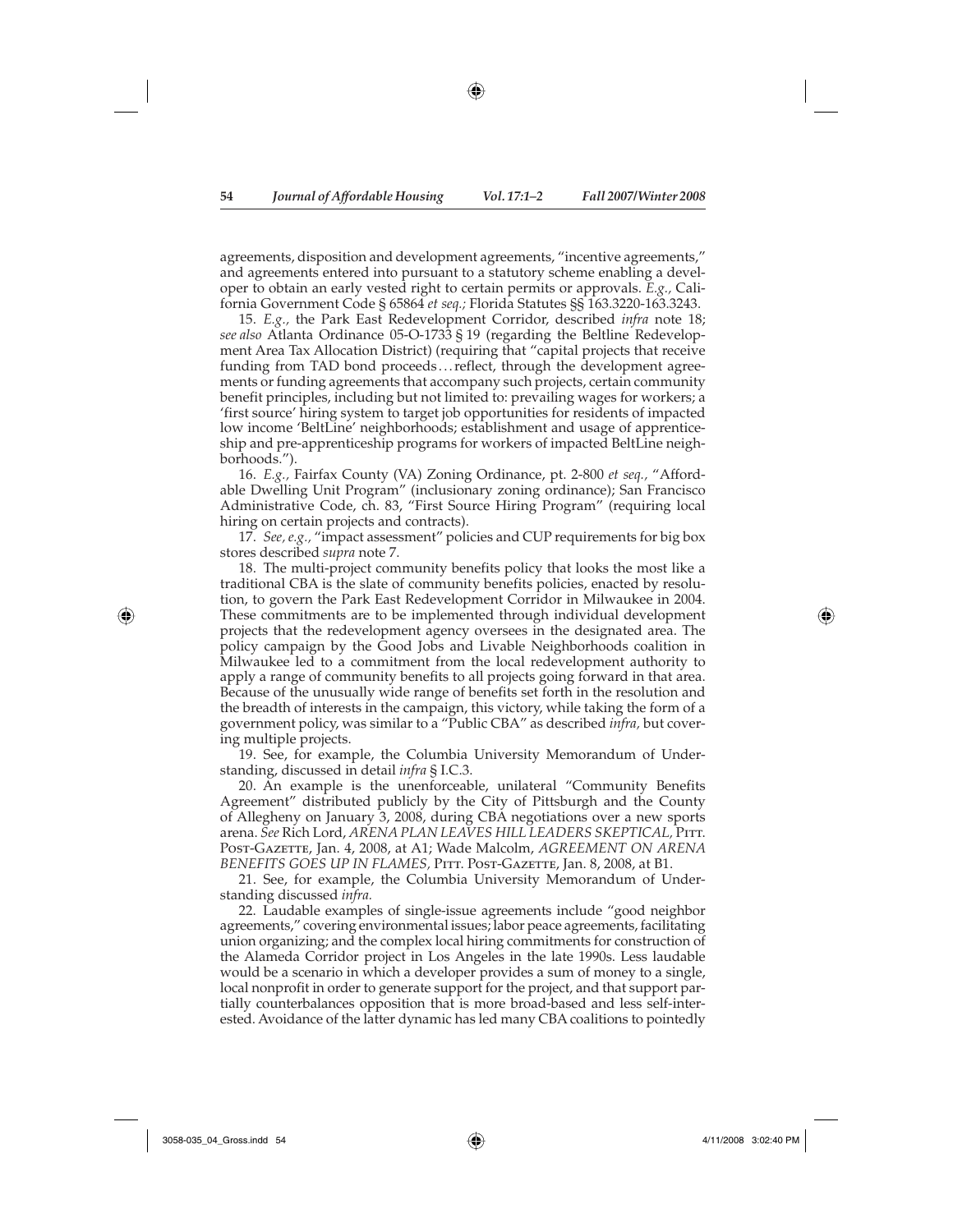refrain from requesting funds for any coalition member organizations, instead concentrating demands on policies or programs directly benefiting community members, such as living wage requirements and environmental mitigations.

⊕

23. See, for example, the "Community Benefits Agreement" for the Hunters' Point Shipyard, entered into in 2005 between San Francisco's redevelopment agency and Lennar/BVHP, a limited liability corporation affiliated with Lennar Corporation, a nationwide housing developer. The agreement is available online at http://www.hunterspointcommunity.com/docs/pdfs/DDA\_Close\_ Community\_Benefits\_Agreement.pdf (last visited Mar. 18, 2008). This agreement is simply an attachment to the Disposition and Development Agreement executed by the same parties, and by its terms the community benefits commitments therein are enforceable only by the redevelopment agency and its successors. *See id.* § 16.5 ("Successors and Assigns/No Third-party Beneficiary").

24. *See* Patrick Arden, *Mall Plan Approved,* Metro N.Y., Feb. 2, 2006, *available at* www.momandpopnyc.com/articles/terminalmarket/MallPlanApproved, Metro,2.2.06.pdf; Winnie Hu, *Developer Will Compensate Merchants Evicted From Bronx Market,* N.Y. Times, Feb. 2, 2006, at B6.

25. *See* Arden, *supra* note 24, http://www.momandpopnyc.com/articles/ terminalmarket/index.htm*.;* Hu, *supra* note 24, at B6; *see also* Charles V. Bagli & Robin Shulman, *Transforming Bronx Terminal Market, but at a Steep Price,* N.Y. Times, Oct. 24, 2005 at B1.

26. Arden, *supra* note 24, http://www.momandpopnyc.com/articles/terminalmarket/index.htm.

27. http://www.bronxgateway.com/community/(last visited Mar. 14, 2008).

28. The final, executed agreement is available at http://www.bronxgateway. com/documents/copy\_of\_community\_benefits\_agreement/Signed\_CBA\_2\_1\_ 06.pdf [hereinafter Bronx Terminal Market agreement] (last visited Mar. 14, 2008).

29. *See* Arden, *supra* note 24, http://www.momandpopnyc.com/articles/ terminalmarket/index.htm.

30. *See* The Neighborhood Retail Alliance: CBA: Carrion's Benefit Agreement, http://momandpopnyc. blogspot.com/2006/02/cba-carrions-benefitagreement.html (last visited Mar. 14, 2008).

31. *See* Bronx Terminal Market agreement, *supra* note 28, ¶¶ VI.B.1.c., VI. B.3.a.

32. *See id.* ¶ VI.B.3.g.

33. *See id.* ¶ VIII.2.

34. *See, e.g., id.* ¶ IV.B ("Transparency") ("The parties may develop reasonable provisions for the conduct of periodic public open meetings."); ¶ VI.B.3.i ("Union Hiring Provisions") ("[T]he Developer will encourage and use commercially reasonable efforts to participate with local unions and community based organization [sic] and educational institutions for the implementation of training and apprenticeship programs."); ¶ VI.D.2.b ("Small Business Development . . . Post-Construction Services") ("All things being equal as to both cost and quality with regard to performance on this particular development, the Developer shall seek as a goal to award no less than 35% of the total dollar value of post-construction purchasing and service contracts to Bronx-based professional firms (including contracts awarded to Affiliates of Developers)."); ¶ X ("Environment") ("The Developer will work with the Coalition to request frequent monitoring" of particulate emissions... "The Developer with the assistance of the Coalition will delineate how all tenants and users on the entire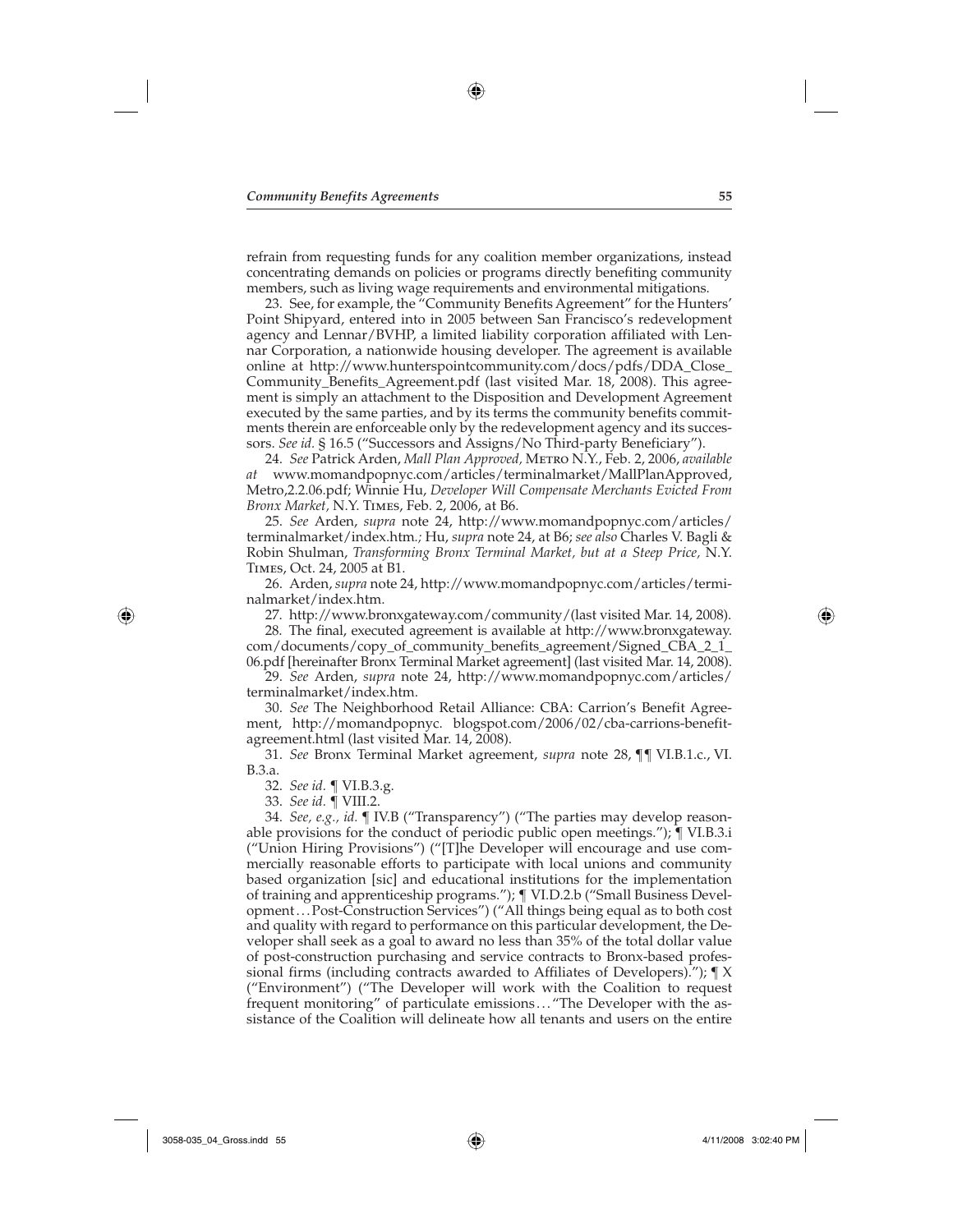development site can reduce their waste...." "To the extent feasible...the Developer will plant trees on local streets. . . .").

35. *See id.* ¶¶ III.F.3.ii, III.G, III.H.

36. The Ballpark Village CBA, signed in San Diego in 2005, is available at http://www.communitybenefits.org/downloads/Ballpark%20Village %20CBA.pdf (last visited Mar. 26, 2008).

37. *See, e.g.,* Ballpark Village CBA, ¶ 9.5.4.1; LAX CBA, *available at* http:// www.community benefits.org/article.php?id=565 (last visited Mar. 14, 2008); Cooperation Agreement, ¶ IV.A.4.

38. *See, e.g.,* Marlton Square CBA, *available at* http://www.communitybenefits.org/article.php?id=569 (last visited Mar. 14, 2008); Tenant & Contractor Attachment, ¶ VI.H; Ballpark Village CBA, ¶ 9.7.

39. *See* Timothy Williams, *Approvals Clear Way for Yankees to Build,* N.Y. Times, July 22, 2006, at B2.

40. *See* Charles V. Bagli & Timothy Williams, *A Bronx Cheer,* N.Y. Times, Jan. 7, 2006, at B1; Andrew Simbalist, *Fair Ball,* N.Y. Times, Jan. 22, 2006, § 14, at 11.

41. The author has been unable to obtain an executed copy of the CBA, or any indication that it has been publicly distributed; a call to the office of the borough president (one of the document's signers) went unreturned. The following analysis is based on an unsigned version available online at http://www. goodjobsny.org/Yankees\_deal.htm [hereinafter Yankee Stadium agreement] (last visited Mar. 14, 2008).

42. *See* Joyce Purnick, *The House That Hope Built,* N.Y. Times, Apr. 6, 2006, at B1; Williams, *supra* note 39, at B2.

43. *See* Yankee Stadium agreement, *supra* note 41, § IX.

44. *See, e.g.,* Goncalves v. Regent International Hotels, Ltd., 447 N.E.2d 693, 700 (N.Y. 1983) (contract void for lack of valid consideration).

45. *See* Purnick, *supra* note 42, at B1.

46. *See* Timothy Williams, *Yankee Stadium Is Going Up, But Bronx Still Seeks Benefits,* N.Y. Times, Jan. 7, 2008, at B1.

47. *See* Timothy Williams & Ray Rivera, *\$7 Billion Columbia Expansion Gets Green Light,* N.Y. Times, Dec. 20, 2007, at A1.

48. *See id.*

 $\bigoplus$ 

49. *See id.* In the article, Deputy Mayor Daniel L. Doctoroff is quoted as saying, "The university's expansion is critical. . . ." *Id.*

50. The bylaws of the WHLDC contemplate, but do not require, negotiation of a CBA. *See* West Harlem Local Development Corporation Bylaws, art. I, § 8(c).

51. *See* Columbia University News and Events, http://www.columbia. edu/cu/gca/news/ULURP/index.html (last visited Mar. 14, 2008) [hereinafter www.columbia.edu].

52. *See* Williams & Rivera, *supra* note 47, at A1.

53. *See* N.Y. Nonprofit Corp. Law § 701(a) ("[A] corporation shall be managed by its board of directors.").

54. *See* West Harlem Local Development Corporation Bylaws "Qualifications for Director," art. II, § 2. The bylaws specify that the board "shall consist of twenty-eight (28) Directors, except in the event of any vacancies," and allow the board to act with as few as fifteen directors in office. *Id.* art. II, § 1.

55. *See id.* art. II, § 9.

56. At any time that there were two or more vacancies on the board (i.e., fewer than twenty-seven directors in office), the nine elected-official representatives (if all seated) would be able to block any CBA approval, due to the two-thirds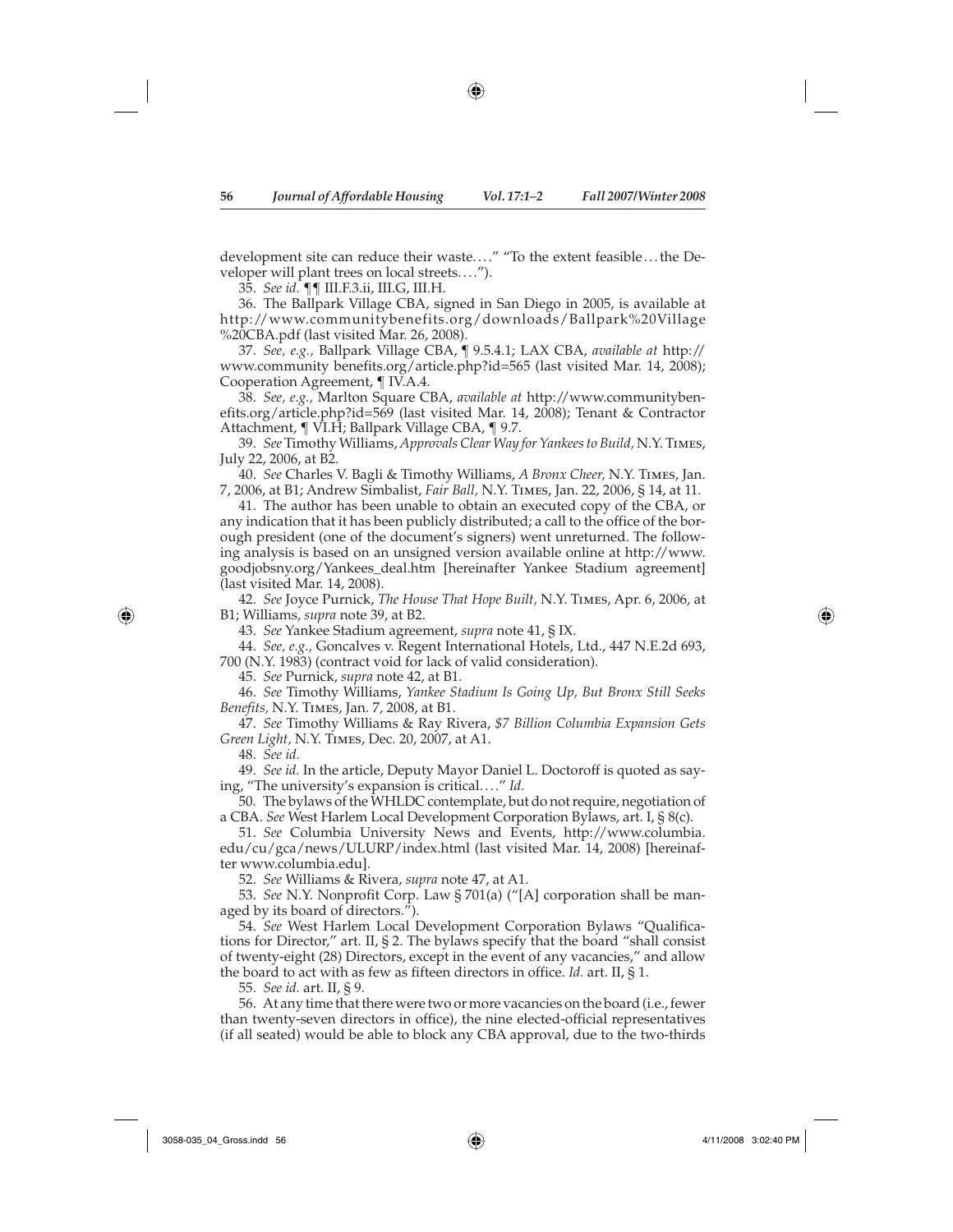approval requirement described above. As of March 18, 2008, the WHLDC website lists only twenty board members, and this list appears to be outdated. *See* http://www.westharlemldc.org/Board\_Members.html (last visited Mar. 18, 2008). It is not clear from the organization's posted meeting minutes (which run only through January 2007) whether the board ever reached its full slate of twenty-eight members. *See* http://www.westharlemldc.org/Board\_Minutes. html (last visited Mar. 18, 2008.) Determining how many elected-official and other board seats were filled at different times in the life of the WHLDC is outside the scope of this article; the strong and structurally-ordained influence of elected officials on WHLDC actions is present regardless.

⊕

57. *See* www.columbia.edu, *supra* note 51.

58. *See* Daniel Amzallag, *Columbia, LDC Settle on \$150 Million for Benefits Agreement,* Colum. Spectator, Dec. 19, 2007, http://www.columbiaspectator. com/node/28608.

59. In addition, the MOU contains no commitments on the part of the LDC, so likely suffers from a failure of consideration—making it unenforceable even with regard to the general negotiation intentions it contains. *See, e.g.,* Goncalves v. Regent International Hotels, Ltd., 447 N.E.2d 693, 700 (N.Y. 1983) (contract void for lack of valid consideration).

60. *See* Amzallag, *supra* note 58, http://www.columbiaspectator.com/ node/28608.

61. Indeed, one New York City Councilmember, after approval of the project, critiqued the WHLDC as "mak[ing] a mockery of community input." Tony Avella, *How City Government Failed the People,* Colum. Spectator, Feb. 7, 2008, http://www.columbiaspectator.com/node/29105.

62. Details on the Los Angeles and San Diego CBAs can be found online at http://www. communitybenefits.org/article.php?list=type&type=46 (last visited Mar. 14, 2008) and in Gross et al., Community Benefits Agreements, *supra*  note 1. Information on the controversial Atlantic Yards CBA is widely available on the web, including a wikipedia page of disputed neutrality, http://en.wikipedia. org/wiki/Atlantic\_Yards\_public\_opinion (last visited Mar. 14, 2008).

63. *See* 29 U.S.C. § 1144(a) (2000).

64. *See, e.g.,* Golden State Transit Corp. v. Los Angeles, 475 U.S. 608 (1986).

65. *See* FRESC, http://www.fresc.org/article.php?id=59 (last visited Mar. 14, 2008).

66. *See* Connecticut Center for a New Economy, http://www.ctneweconomy.org/CORD.html (last visited Mar. 14, 2008).

67. Information on the Oak-to-Ninth CBA is available at http://www. urbanstrategies.org/programs/econopp/oaktoninth.html (last visited Mar. 14, 2008).

68. *See, e.g.,* Katia Hetter, *Old Emporium offices vanish,* S.F. Chron., Sept. 2, 2004, at B1 (describing developer demolition of historic structures despite preservation commitments in development agreement).

69. *See, e.g.,* California Code of Civil Procedure § 1085 (establishing cause of action for writ of mandamus with regard to official action); Santa Clara County Counsel Attorneys Ass'n v. Woodside, 869 P.2d 1142, 1149 (Cal. 1994) ("What is required to obtain writ relief is a showing by a petitioner of '(1) A clear, present and usually ministerial duty on the part of the respondent...; and  $(2)$ a clear, present and beneficial right in the petitioner to the performance of that duty. . . .' ") (quoting Baldwin-Lima-Hamilton Corp. v. Superior Court, 25 Cal. Rptr. 798, 805 (Ct. App. 1962)).

 $\bigoplus$